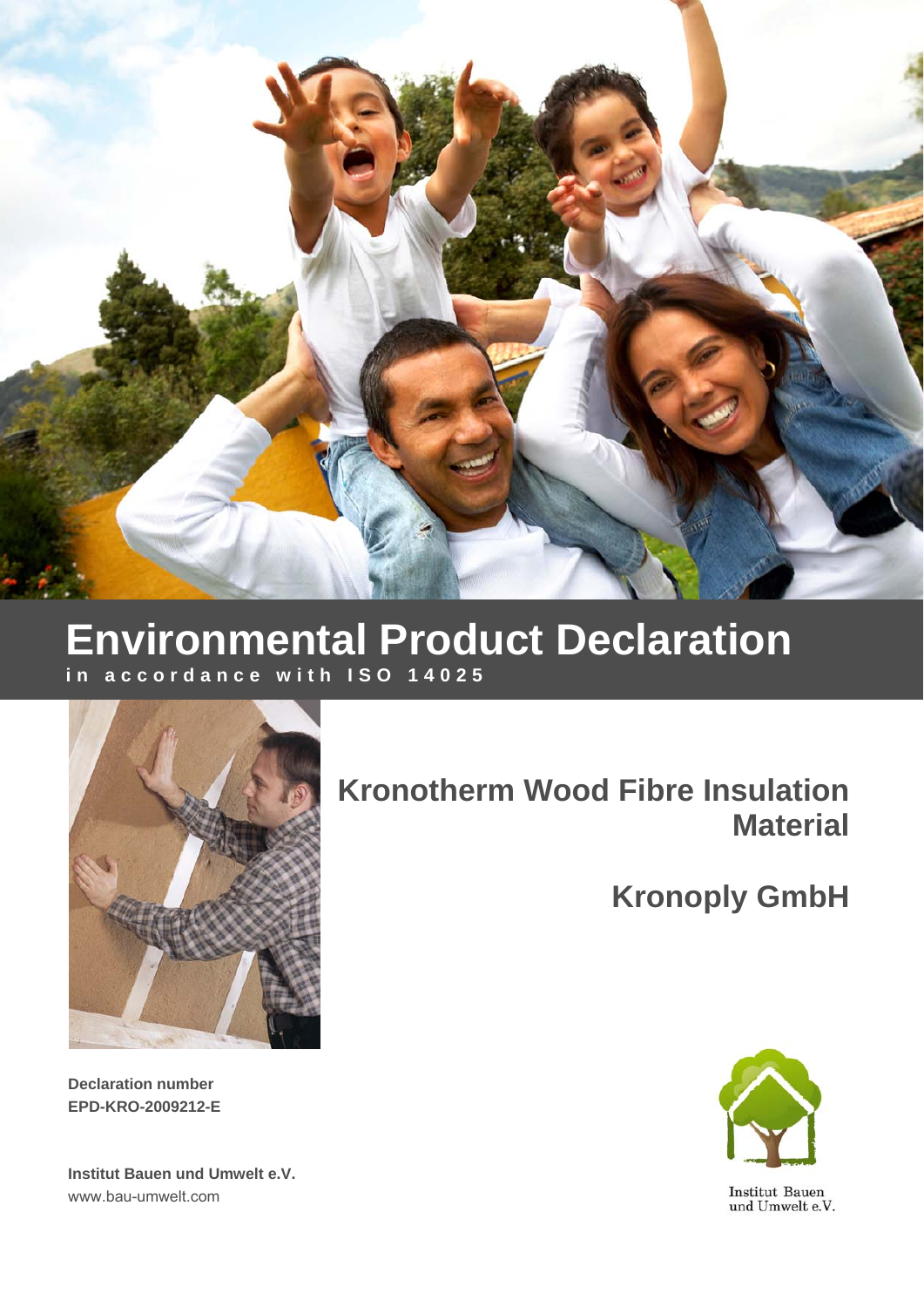|                                                                                                                                                                                                                                                                                                                                                                                                                                                                                                                                           |                                                | <b>Summary</b><br><b>Environmental</b><br><b>Product Declaration</b> |
|-------------------------------------------------------------------------------------------------------------------------------------------------------------------------------------------------------------------------------------------------------------------------------------------------------------------------------------------------------------------------------------------------------------------------------------------------------------------------------------------------------------------------------------------|------------------------------------------------|----------------------------------------------------------------------|
| <b>Institut Bauen und Umwelt e.V.</b><br>(Institute Construction and Environment e.V.)<br>www.bau-umwelt.com                                                                                                                                                                                                                                                                                                                                                                                                                              | Institut Bauen<br>und Umwelt e.V.              | Programme holder                                                     |
| Kronoply GmbH<br>Wittstocker Chaussee 1<br>D-16909 Heiligengrabe                                                                                                                                                                                                                                                                                                                                                                                                                                                                          | <b>MEKRONC</b>                                 | <b>Declaration holder</b>                                            |
| EPD-KRO-2009212-E                                                                                                                                                                                                                                                                                                                                                                                                                                                                                                                         |                                                | <b>Declaration number</b>                                            |
| Kronotherm sound whisper board and Kronotherm flex cavity insulation<br>This Declaration is an Environmental Product Declaration in accordance with ISO 14025 and<br>describes the environmental features of the construction products outlined here. It intends to promote<br>the development of construction which is compatible with the environment and health. This validated<br>Declaration discloses all of the relevant environmental data. The Declaration is based on the "Wooden"<br>materials" PCR document, version 2009-01. |                                                | <b>Declared construction</b><br>products                             |
| This Declaration entitles the holder to bear the official stamp of the Institut Bauen und Umwelt. It<br>applies exclusively for the products referred to for one year from the issue date. The declaration<br>holder is liable for the details and documentation upon which the evaluation is based.                                                                                                                                                                                                                                      |                                                | <b>Validity</b>                                                      |
| The Declaration is complete and comprises in detail:<br>- Product definition and physical construction data<br>- Details on base materials and material origin<br>- Description of the product manufacturing process<br>- Information on product processing<br>- Data on the utilisation status, extraordinary effects and re-use phase<br>- Results of the life cycle assessment<br>- Documentation and tests                                                                                                                            |                                                | <b>Content of the Declaration</b>                                    |
| 20. October 2013                                                                                                                                                                                                                                                                                                                                                                                                                                                                                                                          |                                                | <b>Issue date</b>                                                    |
| Wiermayes                                                                                                                                                                                                                                                                                                                                                                                                                                                                                                                                 |                                                | <b>Signatures</b>                                                    |
| Prof. Dr.-Ing. Horst J. Bossenmayer<br>(President of Institut Bauen und Umwelt e.V.)                                                                                                                                                                                                                                                                                                                                                                                                                                                      |                                                |                                                                      |
| This Declaration and the regulations upon which it is based have been tested by the independent<br>Committee of Experts (SVA) in line with ISO 14025.                                                                                                                                                                                                                                                                                                                                                                                     |                                                | <b>Testing the Declaration</b>                                       |
| h hama                                                                                                                                                                                                                                                                                                                                                                                                                                                                                                                                    |                                                | <b>Signatures</b>                                                    |
| Prof. Dr.-Ing. Hans-Wolf Reinhardt (Chairman of the SVA)                                                                                                                                                                                                                                                                                                                                                                                                                                                                                  | Dr. Frank Werner (tester appointed by the SVA) |                                                                      |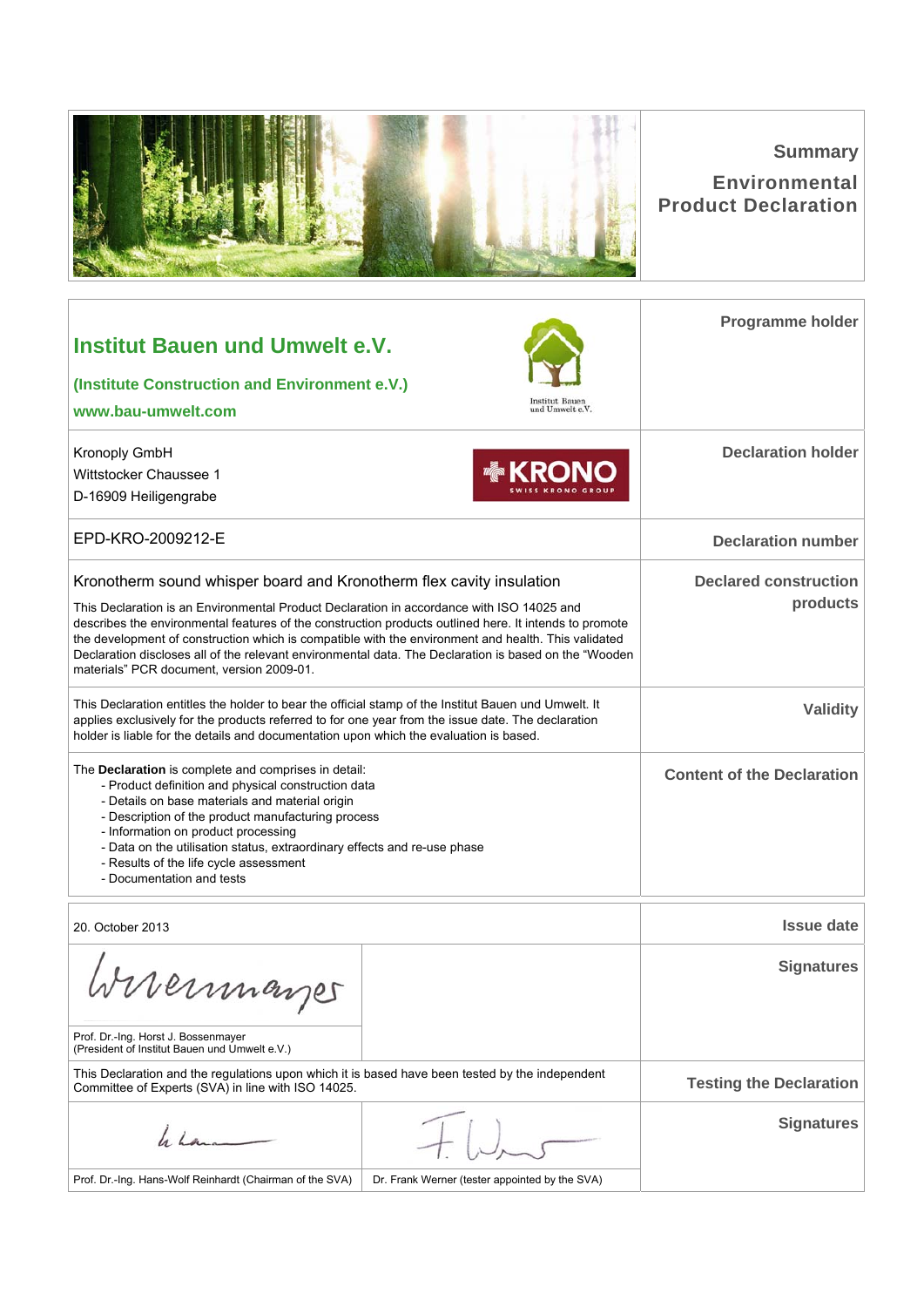|                                                                                                                                                                                                                                                                                                                                                                                                                                                                                                                                               |                             |                         |             |            |             | <b>Summary</b><br><b>Environmental</b><br><b>Product Declaration</b> |
|-----------------------------------------------------------------------------------------------------------------------------------------------------------------------------------------------------------------------------------------------------------------------------------------------------------------------------------------------------------------------------------------------------------------------------------------------------------------------------------------------------------------------------------------------|-----------------------------|-------------------------|-------------|------------|-------------|----------------------------------------------------------------------|
| Kronotherm wood fibre insulation materials are insulation materials pursuant to DIN EN 13171 and are manufactured<br>in a dry process. Wood fibres, binding fibres and ammonium phosphate are used as well as some dispersion paint.<br>The insulation materials are manufactured as panels with a thickness of 5-240 mm; the gross density of these panels<br>is between 55 and 135 $kg/m3$ .                                                                                                                                                |                             |                         |             |            |             | <b>Product</b><br>description                                        |
| Kronotherm insulation materials have construction inspection approval according to Z-23.15-1581. The applications in<br>accordance with DIN V 4108-10 are regulated for the compliance certificates issued in accordance with this approval.<br>Kronotherm sound and Kronotherm flex are stable wood fibre insulation materials. Kronotherm flex is a flexible cavity<br>insulation material. Pressure stability combined with elastic performance are features of Kronotherm sound whisper<br>boards under parquet and laminate wood floors. |                             |                         |             |            |             | Area of<br>application                                               |
| The Life Cycle Assesment (LCA) has been performed in accordance with DIN ISO 14040 ff in line with the<br>requirements of the IBU Guidelines governing Type III Declarations. Specific data on the products tested as well as<br>data from the "GaBi 4" data base was applied as a basis. The life cycle assessment comprises the extraction of raw<br>materials and energy, transporting raw materials, the actual manufacturing phase and the End of Life in the biomass<br>power plant with energy recovery.                               |                             |                         |             |            |             | Scope of the<br><b>LCA</b>                                           |
|                                                                                                                                                                                                                                                                                                                                                                                                                                                                                                                                               |                             |                         |             |            |             |                                                                      |
|                                                                                                                                                                                                                                                                                                                                                                                                                                                                                                                                               |                             | <b>Insulation panel</b> |             |            |             | <b>Results of the</b>                                                |
|                                                                                                                                                                                                                                                                                                                                                                                                                                                                                                                                               |                             |                         | sound       |            | flex        | <b>LCA</b>                                                           |
| Assessment factor                                                                                                                                                                                                                                                                                                                                                                                                                                                                                                                             | Unit per m <sup>3</sup>     | Production              | End of Life | Production | End of Life |                                                                      |
| Non-regenerative primary energy                                                                                                                                                                                                                                                                                                                                                                                                                                                                                                               | [MJ]                        | 3.636                   | $-3.691$    | 918        | $-915$      |                                                                      |
| Regenerative primary energy<br>Greenhouse Warming Potential                                                                                                                                                                                                                                                                                                                                                                                                                                                                                   | [MJ]                        | 3.190                   | -41         | 980        | $-10$       |                                                                      |
| (GWP 100 years)                                                                                                                                                                                                                                                                                                                                                                                                                                                                                                                               | [kg $CO2$ equiv.]           | $-62,8$                 | 70,5        | $-15,9$    | 16,8        |                                                                      |
| Ozone Depletion Potential (ODP)                                                                                                                                                                                                                                                                                                                                                                                                                                                                                                               | [kg R11 equiv.]             | 4,23E-06                | $-8,59E-06$ | 1,03E-06   | $-2,13E-06$ |                                                                      |
| Acidification Potential (AP)                                                                                                                                                                                                                                                                                                                                                                                                                                                                                                                  | [kg SO <sub>2</sub> equiv.] | 4,11E-01                | $-1,46E-01$ | 1,55E-01   | $-2,50E-02$ |                                                                      |
| Eutrification Potential (EP)                                                                                                                                                                                                                                                                                                                                                                                                                                                                                                                  | [kg $PO4$ equiv.]           | 5,08E-02                | $-2,25E-02$ | 1,71E-02   | $-4,07E-03$ |                                                                      |
| Photochem. Ozone Creation<br>Potential (POCP)                                                                                                                                                                                                                                                                                                                                                                                                                                                                                                 | [kg $C_2H_4$ equiv.]        | 5,07E-02                | $-1,78E-02$ | 1,42E-02   | $-4,02E-03$ |                                                                      |
| Created by: Kronoply GmbH<br>in co-operation with PE INTERNATIONAL, Leinfelden-Echterdingen,<br>Germany                                                                                                                                                                                                                                                                                                                                                                                                                                       |                             |                         |             |            |             |                                                                      |
| In addition, the following <b>documentation and tests</b> are depicted in the Environmental Declaration:                                                                                                                                                                                                                                                                                                                                                                                                                                      |                             |                         |             |            |             |                                                                      |
| • Formaldehyde - Measuring agency: HFB Engineering GmbH, Leipzig                                                                                                                                                                                                                                                                                                                                                                                                                                                                              |                             |                         |             |            |             | <b>Documentation</b><br>and tests                                    |
| • Eluate analysis - Measuring agency: Elektro-Physik Aachen GmbH                                                                                                                                                                                                                                                                                                                                                                                                                                                                              |                             |                         |             |            |             |                                                                      |
| • Fire gas toxicity - Measuring agency: Elektro-Physik Aachen GmbH                                                                                                                                                                                                                                                                                                                                                                                                                                                                            |                             |                         |             |            |             |                                                                      |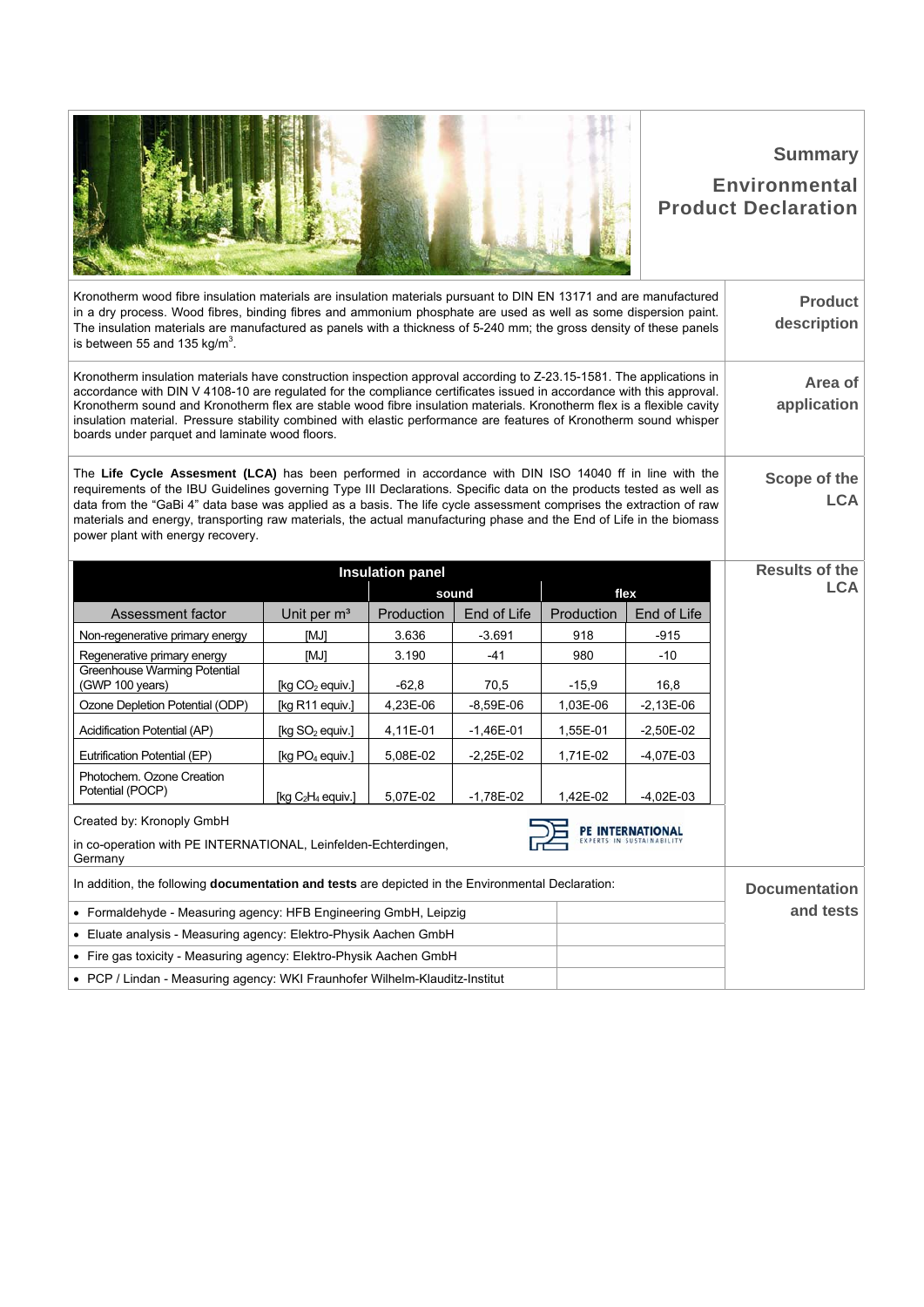

| Area of       | This document refers to the Kronotherm wood fibre insulation materials manufactured in the |
|---------------|--------------------------------------------------------------------------------------------|
| applicability | Kronoply plant in D-16909 Heiligengrabe (Germany).                                         |

## **1 Product definition**

| <b>Product definition</b>             | Kronotherm wood fibre insulation materials are insulation materials primarily comprising<br>wood fibres. Manufacturing is in a dry process, whereby a mixture of dry wood fibres and<br>binding agents is laid as an infinite mat. The binding fibres are melted in a through-flow<br>oven enabling them to combine with the wood fibres. Depending on the pressure, densities<br>of 40 to 270 kg/m <sup>3</sup> can be achieved. |
|---------------------------------------|-----------------------------------------------------------------------------------------------------------------------------------------------------------------------------------------------------------------------------------------------------------------------------------------------------------------------------------------------------------------------------------------------------------------------------------|
| <b>Application</b>                    | Kronotherm insulation materials have construction inspection approval according to Z-<br>23.15-1581. The applications in accordance with DIN V 4108-10 are regulated for the<br>compliance certificates issued in accordance with this approval.                                                                                                                                                                                  |
| <b>Product standard /</b><br>Approval | Quality: Kronotherm wood fibre insulation materials                                                                                                                                                                                                                                                                                                                                                                               |
|                                       | CE marking in accordance with DIN EN 13171                                                                                                                                                                                                                                                                                                                                                                                        |
|                                       | General construction inspection approval: DIBt Z-23.15-1581                                                                                                                                                                                                                                                                                                                                                                       |
| <b>Quality assurance</b>              | ISO 9001: QS-3281 HH                                                                                                                                                                                                                                                                                                                                                                                                              |
|                                       | PEFC: PEFC/04-35-0010                                                                                                                                                                                                                                                                                                                                                                                                             |
|                                       | Internal monitoring by the manufacturer as well as external monitoring by MPA NRW,<br>Dortmund, Germany                                                                                                                                                                                                                                                                                                                           |
| Delivery status,<br>characteristics   | Kronotherm flex - flexible cavity insulation                                                                                                                                                                                                                                                                                                                                                                                      |
|                                       |                                                                                                                                                                                                                                                                                                                                                                                                                                   |

| <b>Strength</b> | <b>Format</b> | Pces.<br>per<br>pack | <b>Packs</b><br>per<br>pallet | Area<br>per<br>pack   | Area<br>per<br>pallet | Weight<br>per pallet |
|-----------------|---------------|----------------------|-------------------------------|-----------------------|-----------------------|----------------------|
| [mm]            | [mm]          |                      |                               | $\text{[m}^2\text{]}$ | $\text{[m}^2\text{]}$ | [kg]                 |
| 40              | 1350 x 575    | 10                   | 10                            | 7.76                  | 77.63                 | approx. 150          |
| 50              | 1350 x 575    | 8                    | 10                            | 6.21                  | 62.1                  | approx. 150          |
| 60              | 1350 x 575    | 6                    | 10                            | 4.66                  | 46.58                 | approx. 140          |
| 80              | 1350 x 575    | 5                    | 10                            | 3.88                  | 38.82                 | approx. 150          |
| 100             | 1350 x 575    | 4                    | 10                            | 3.11                  | 31.05                 | approx. 150          |
| 120             | 1350 x 575    | 4                    | 8                             | 3.11                  | 24.84                 | approx. 140          |
| 140             | 1350 x 575    | 3                    | 8                             | 2.33                  | 18.63                 | approx. 130          |
| 160             | 1350 x 575    | 3                    | 8                             | 2.33                  | 18.63                 | approx. 140          |
| 180             | 1350 x 575    | 2                    | 10                            | 1.55                  | 15.53                 | approx. 140          |
| 200             | 1350 x 575    | $\overline{2}$       | 10                            | 1.55                  | 15.53                 | approx. 150          |
| 220             | 1350 x 575    | 2                    | 8                             | 1.55                  | 12.42                 | approx. 140          |
| 240             | 1350 x 575    | $\overline{2}$       | 8                             | 1.55                  | 12.42                 | approx. 140          |

**Table 1: Product range**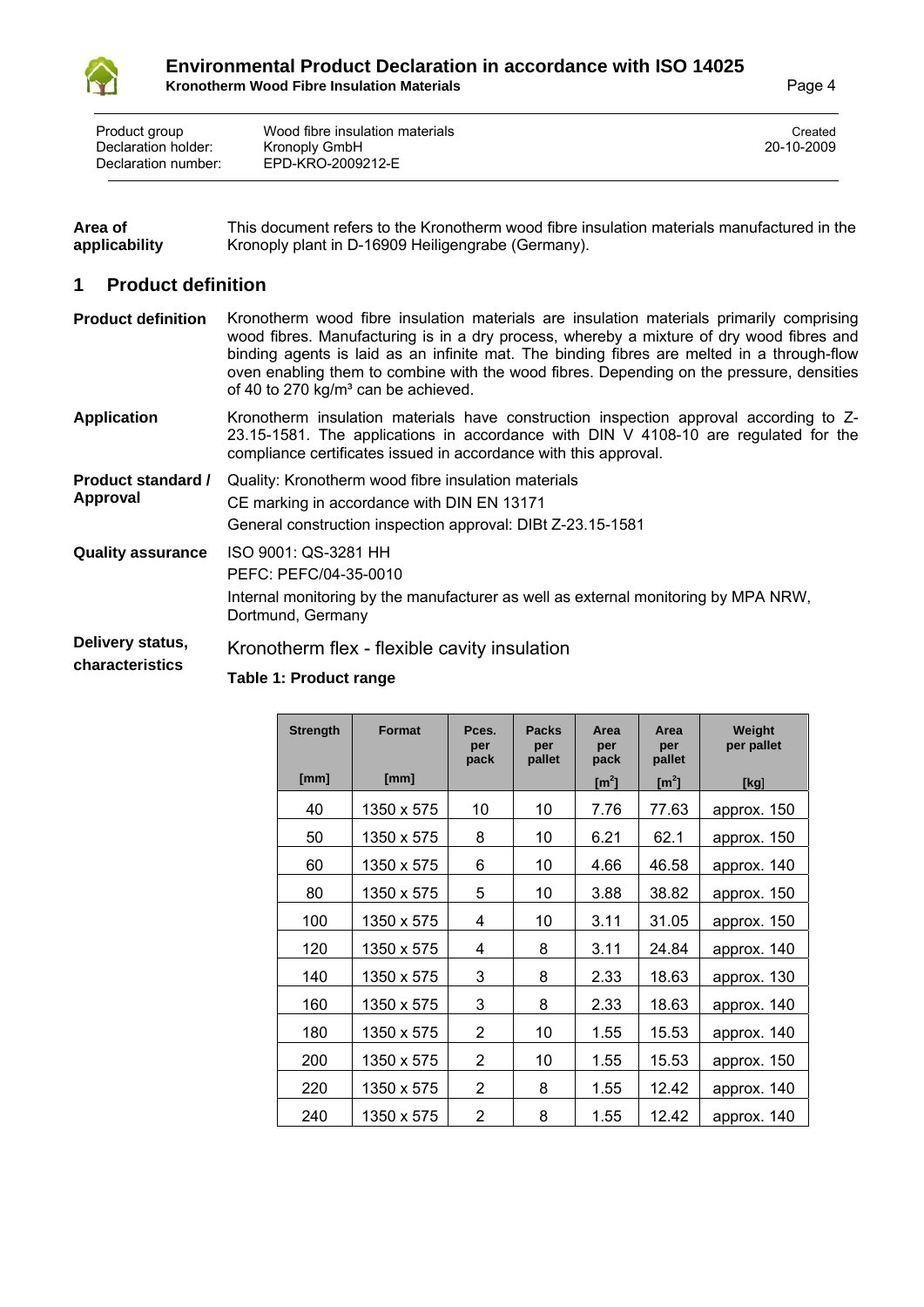

| Product group<br>Declaration holder:<br>Declaration number: | Wood fibre insulation materials<br>Kronoply GmbH<br>EPD-KRO-2009212-E | Created<br>20-10-2009 |
|-------------------------------------------------------------|-----------------------------------------------------------------------|-----------------------|
|                                                             |                                                                       |                       |

#### **Table 2: Technical data (manufacture and monitoring as per DIN EN 13 171 and BAZ Z-23.15-1581)**

| <b>Parameter</b>           | <b>Test standard</b>    | <b>Marking</b>               |
|----------------------------|-------------------------|------------------------------|
| Description                | <b>DIN EN 13171</b>     | WF - EN 13171 - T2           |
| Nominal thermal            | <b>DIN EN 13171</b>     | $0.038$ W/m*K                |
| conductivity $\lambda_{D}$ |                         |                              |
| Measuring thermal          | DIN V 4108-4            | 0.039 W/m*K                  |
| conductivity $\lambda$     |                         |                              |
| Fire performance           | <b>DIN EN 13501-1</b>   | F                            |
| Building material class    | <b>DIN 4102</b>         | <b>B2</b>                    |
| Gross density              | EN 1602                 | approx. 45 kg/m <sup>2</sup> |
| Water vapour diffusion     | EN 12667                |                              |
| resistance figure µ        |                         |                              |
| Specific thermal storage   | <b>DIN EN ISO 10456</b> | 2100 J/kg*K                  |
| capacity                   |                         |                              |
| Contents                   |                         | Wood fibres, binding         |
|                            |                         | fibres, ammonium             |
|                            |                         | phosphate                    |
| Waste key                  | EAK code                | 30105                        |

## Kronotherm sound – whisper board

#### **Table 3: Product range**

| <b>Thickness</b> | <b>Format</b> | Pces. per | Packs per | Area per               | Area per                 | <b>Weight per</b> |
|------------------|---------------|-----------|-----------|------------------------|--------------------------|-------------------|
| [mm]             | [mm]          | pallet    | pallet    | pack [m <sup>2</sup> ] | pallet [m <sup>2</sup> ] | pallet [kg]       |
|                  | 800 x 675     | 20        | 22        | 10.8                   | 237.6                    |                   |

#### **Table 4: Technical data**

Manufacture and monitoring based on DIN EN 13 171

| <b>Parameter</b>                              | <b>Test standard</b>            | <b>Marking</b>                                                   |
|-----------------------------------------------|---------------------------------|------------------------------------------------------------------|
| Description                                   |                                 | Wood fibre<br>insulation material                                |
| Nominal thermal<br>conductivity $\lambda_{D}$ | <b>DIN EN 12524</b><br>(Tab. 2) | $0.07$ W/m <sup>K</sup>                                          |
| Gross density                                 | EN 1602                         | approx. 150 kg/m <sup>3</sup>                                    |
| Impact sound reduction                        | DIN EN ISO<br>140-08            | $\Delta$ L <sub>w</sub> = 21 dB                                  |
| Specific thermal storage<br>capacity          | DIN EN ISO<br>10456             | 2100 J/kg*K                                                      |
| Contents                                      |                                 | Wood fibres,<br>binding fibres,<br>resins, ammonium<br>phosphate |
| Waste key                                     | EAK code                        | 30105                                                            |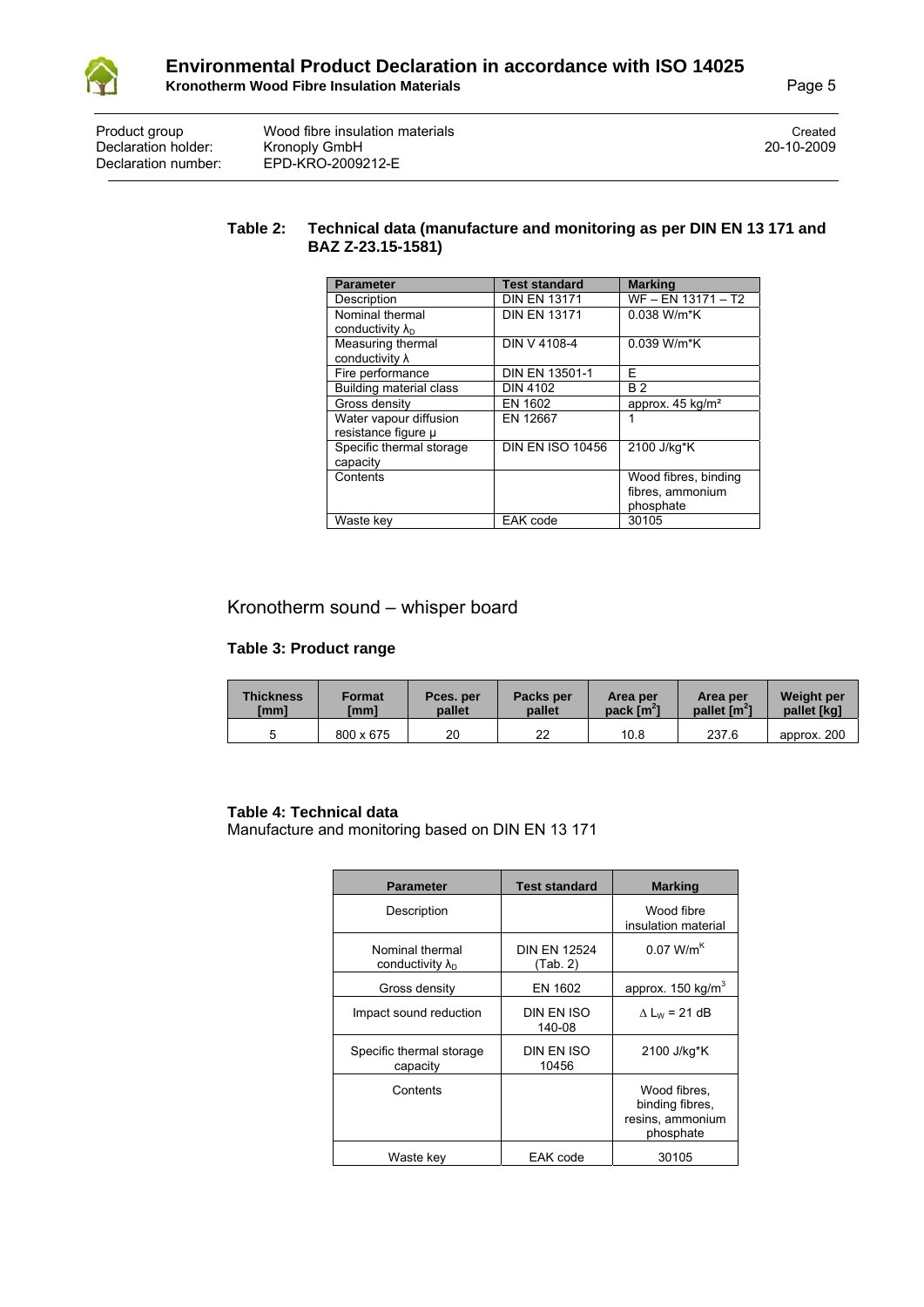

Product group Wood fibre insulation materials<br>
Declaration holder: Kronoply GmbH<br>
20-10-2009 Declaration holder:<br>Declaration number: EPD-KRO-2009212-E

## **2 Raw materials**

| Raw materials,<br>primary products<br><b>Secondary</b><br>materials /<br><b>Additives</b> | Base materials in % mass:<br><b>Wood, of which:</b><br>- pine, in part hardwood, min. 80%, of which min. 70% with PEFC certificate<br>Other components:                                                                                                                                                                                                                                                                                                             |
|-------------------------------------------------------------------------------------------|---------------------------------------------------------------------------------------------------------------------------------------------------------------------------------------------------------------------------------------------------------------------------------------------------------------------------------------------------------------------------------------------------------------------------------------------------------------------|
|                                                                                           | - Binding fibres (BiKo) 8%<br>- Ammonium phosphate (no data)                                                                                                                                                                                                                                                                                                                                                                                                        |
|                                                                                           | Material definitions Wood mass: Only fresh debarked wood from pine forests harvested via thinning measures<br>of largely PEFC-certified, ecologically-supervised forests PEFC (Programme for the<br>Endorsement of Forest Certification Schemes)                                                                                                                                                                                                                    |
|                                                                                           | <b>Binding fibres: BiKo-Fasern, Grundstoff PE</b>                                                                                                                                                                                                                                                                                                                                                                                                                   |
|                                                                                           | Ammonium phosphate: Flame retardant manufactured from ammonium and phosphate.<br>Also used in fire extinguishers and as fertiliser.                                                                                                                                                                                                                                                                                                                                 |
| <b>Harvesting raw</b><br>materials and<br>origin of materials                             | <b>Base material origins:</b> Only wood from domestic forest stocks is used. Wood with a PEFC<br>Certificate is preferred. All of the wood originates from within a radius of max. 150 km and<br>its regional aspect represents an essential contribution towards sustained, ecological forest<br>management. The average transport distance is 70 km. The binding fibres, phenol resin<br>powder and the ammonium phosphate come from a distance of 200 to 300 km. |
| <b>Regional and</b><br>general availability<br>of raw materials                           | The wood originates exclusively from sustained managed forests and is sufficiently<br>available as a sustained raw material. The binding fibres are manufactured from<br>polyethylene; the ammonium phosphate is manufactured from ammonium and phosphate,<br>i.e. from fossil raw materials of limited availability.                                                                                                                                               |

## **3 Product manufacture**

| <b>Product</b>           | Manufacturing process breakdown:                                                                                                                                                                                                                                                                                                                                                 |
|--------------------------|----------------------------------------------------------------------------------------------------------------------------------------------------------------------------------------------------------------------------------------------------------------------------------------------------------------------------------------------------------------------------------|
| manufacture              | Wood is available in the form of wood chips processed internally from raw timber.<br>1)<br>Defibering the wood chips<br>2)<br>Adding the ammonium phosphate as a flame retardant<br>3)<br>Drying the fibres<br>4)                                                                                                                                                                |
|                          | Adding the binding fibres<br>5)<br>Lining with preliminary fleece (independent of thickness)<br>6)<br>Laying the primary fleece<br>7)<br>Melting the binding fibres by means of hot air in the through-flow oven<br>8)<br>Cooling the binding fibres by means of cold air in the through-flow oven<br>9)<br>10) Trimming the panel<br>11) Formatting<br>12) Stacking and packing |
|                          | All leftovers (trimmings) during the manufacturing process are redirected into the production<br>process.                                                                                                                                                                                                                                                                        |
| <b>Health protection</b> | Measures for avoiding health risks/problems during the manufacturing process:                                                                                                                                                                                                                                                                                                    |

#### **in manufacturing** Owing to the manufacturing conditions, no particular statutory or regulatory measures are required. The MAK values (Germany) are significantly fallen short of at each point of the system.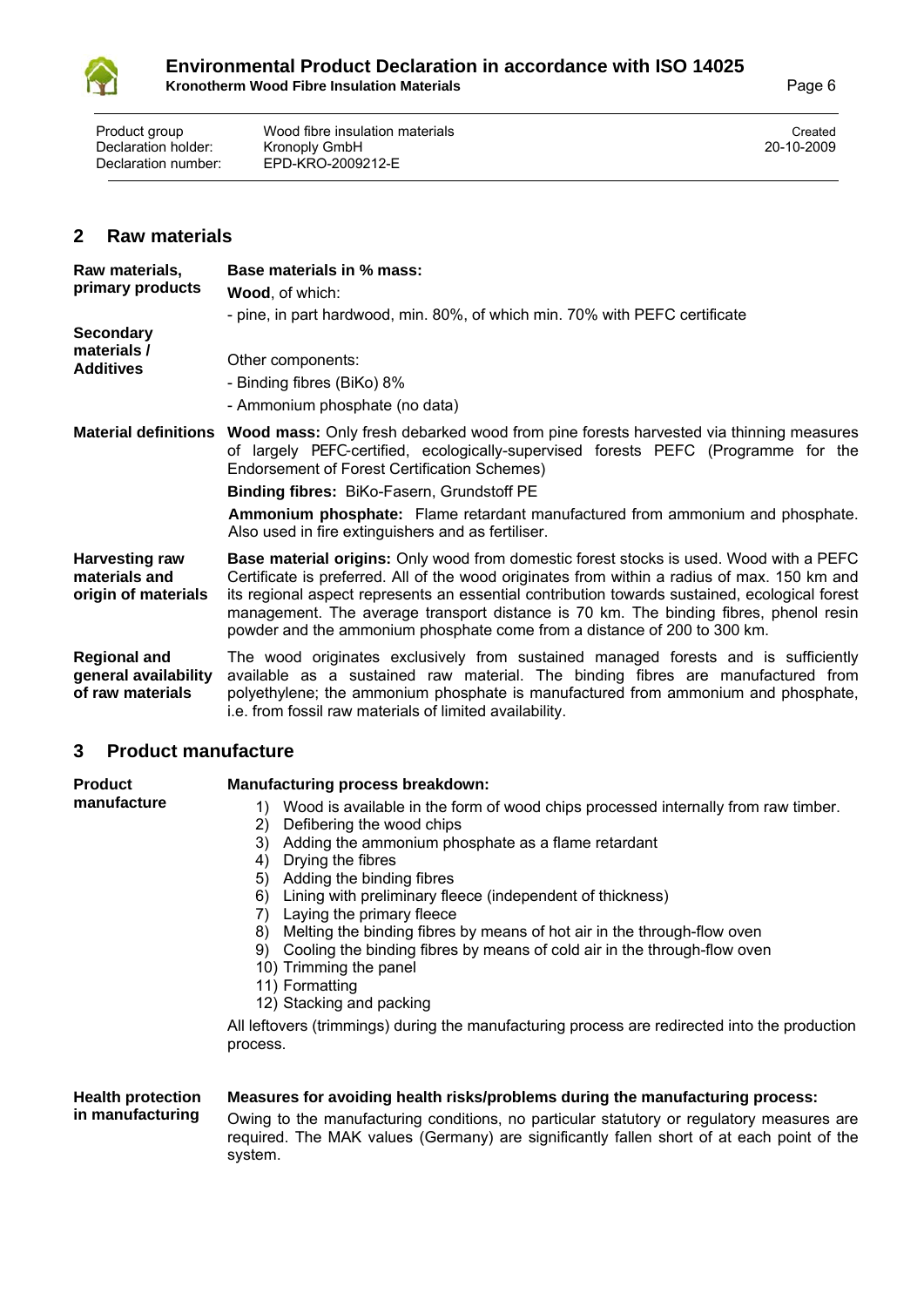

| Product group<br>Declaration holder:<br>Declaration number: | Wood fibre insulation materials<br>Kronoply GmbH<br>EPD-KRO-2009212-E | Created<br>20-10-2009 |
|-------------------------------------------------------------|-----------------------------------------------------------------------|-----------------------|
|                                                             |                                                                       |                       |
|                                                             |                                                                       |                       |

| <b>Environmental</b><br>protection in | Measures for reducing environmental pollution triggered by the manufacturing<br>process:                                                                                                                                                                                                     |  |  |
|---------------------------------------|----------------------------------------------------------------------------------------------------------------------------------------------------------------------------------------------------------------------------------------------------------------------------------------------|--|--|
| manufacturing                         | Air: Waste air generated during production is cleaned in accordance with statutory<br>specifications. Emissions are significantly below the requisite limit values.                                                                                                                          |  |  |
|                                       | Water/Ground: No contamination of water or ground. Waste water necessitated by<br>production is incurred and directed and processed as process water for the manufacture of<br>panels (at the same site).                                                                                    |  |  |
|                                       | <b>Noise:</b> Sound protection analyses have established that all values communicated inside<br>and outside the production facility are far below the requisite (German) standards.                                                                                                          |  |  |
| <b>Product processing</b><br>4        |                                                                                                                                                                                                                                                                                              |  |  |
| <b>Processing</b><br>recommendations  | Kronotherm wood fibre insulation materials can be processed using the Kronotherm knife<br>for insulating material, electric jack saw, circular or band saws. Detailed processing<br>information is available directly from Kronoply Heiligengrabe (Germany) or at<br>http://www.kronoply.de. |  |  |

**Industrial safety Environmental Industrial safety and health protection measures:** Dust masks must be worn when processing/installing Kronotherm insulation materials.

**protection Environmental protection measures:** No environmental pollution is incurred by processing/installing Kronotherm insulation materials. No special measures need to be taken to protect the environment.

**Residual materials Residual materials and packaging:** Residual material on building sites (cuttings, packaging) must be collected segregated by waste contingent. The specifications outlined by local disposal authorities and the information provided in section 6 "Re-use phase" must be taken into consideration when disposing of residual materials.

## **Packaging Packaging Kronotherm insulation materials:**  OSB, PE foils, wood and plastic bands are used for packing Kronotherm insulation materials.

## **5 Condition of use**

| <b>Contents</b>                           | Contents in condition of use:                                                                                                                |
|-------------------------------------------|----------------------------------------------------------------------------------------------------------------------------------------------|
|                                           | The contents comply with those of Kronotherm wood fibre insulation materials composition<br>(see 1. "Base materials").                       |
| <b>Relationships</b>                      | <b>Health aspects:</b>                                                                                                                       |
| between                                   | No damage to health can be anticipated if Kronotherm wood fibre insulation materials are                                                     |
| environment and                           | used as designated (see information in unit 9).                                                                                              |
| health                                    | <b>Environmental protection aspects:</b>                                                                                                     |
|                                           | No risks are anticipated for water, air and ground if Kronotherm insulation materials are<br>used as designated (see information in unit 9). |
| <b>Reliability of</b><br>condition of use | Details on application experience, recommended measures for avoiding structural<br>damage:                                                   |
|                                           | The areas of application indicated in the compliance certificates are valid in accordance<br>with DIN 4108-10.                               |

## **6 Extraordinary effects**

**Fire Fire performance:** 

 Euro-class E in accordance with DIN EN 13501-1 See tests on toxicity of fire gases in section 9.5.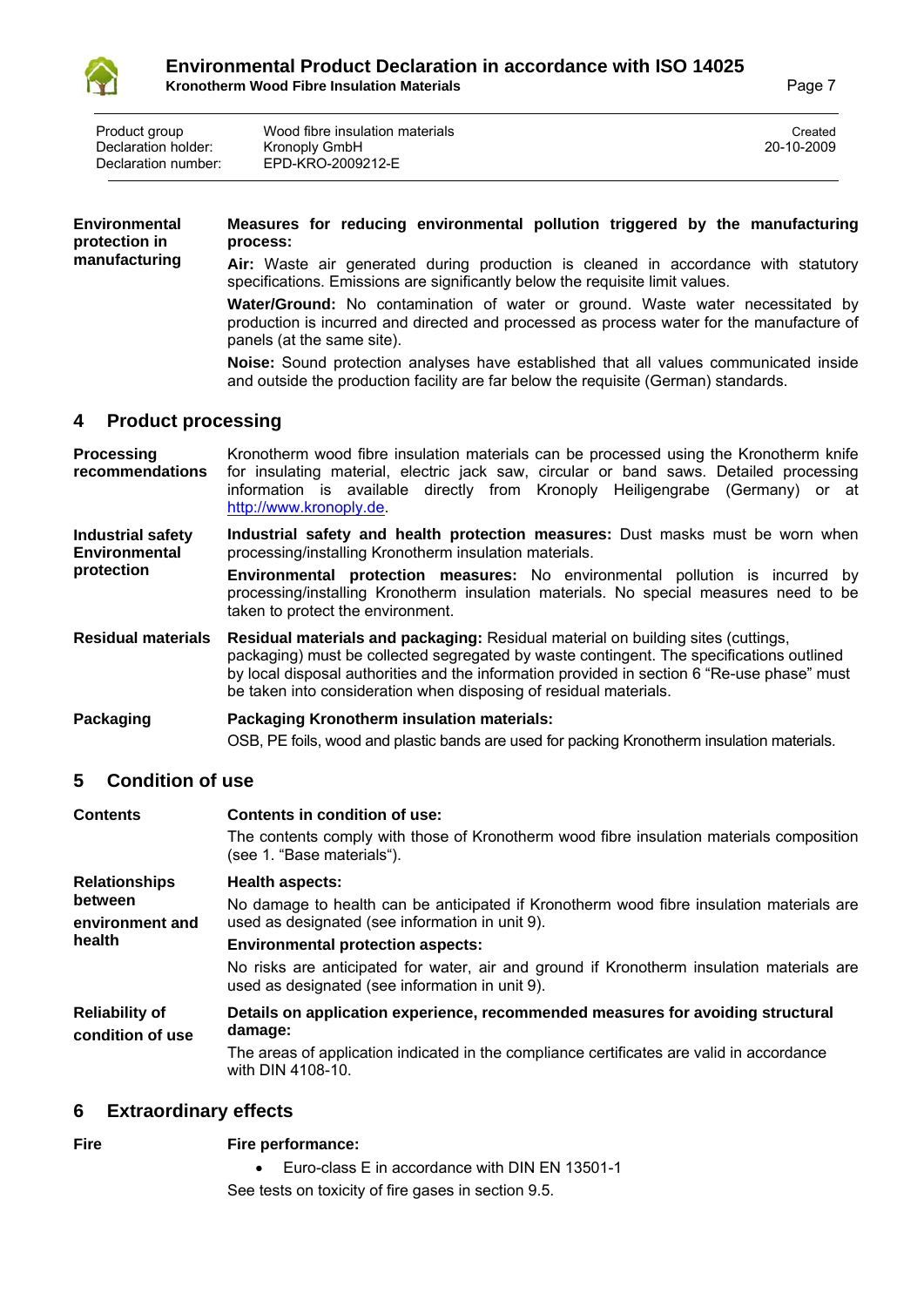

| Product group       | Wood fibre insulation materials | Created    |
|---------------------|---------------------------------|------------|
| Declaration holder: | Kronoply GmbH                   | 20-10-2009 |
| Declaration number: | EPD-KRO-2009212-E               |            |

| Water | <b>Effects of water:</b> No heavy metals could be established in the quantitative analysis of |
|-------|-----------------------------------------------------------------------------------------------|
|       | inorganic trace substances in the material.                                                   |

**Mechanical destruction** Kronotherm wood fibre insulation materials may not be subjected to mechanical stress. Damage causes a soft fracture in which the fibres are torn off inconsistently.

#### **7 End of life phase**

- **Re-use Provided they are untreated and undamaged, Kronotherm wood fibre insulation materials** can be easily segregated and re-used for the same application when converting or completing the usage phase of a building.
- **Further use** Provided the panels have not been damaged or contaminated with foreign products, Kronotherm insulation materials can be used again in line with their original designated purpose.
- **Recycling**
- **Further use Energetic utilisation** (in approved systems): Owing to the high heat value, energetic utilisation for generating process energy and electricity (CHP plants) from Kronotherm insulation material leftovers and Kronotherm insulation materials arising from breakage measures on the building site is recommendable.
- **Disposal Disposal/Landfilling:** Kronotherm insulation material leftovers on the building site as well as those incurred by breakage measures may not be landfilled where material recycling is not possible but rather require energetic recycling (see above) or combustion in an MVA owing to their purely organic components (wood, BiKo) and their high heat values. Waste key: EWC code 030105 in accordance with the European Waste Catalogue.

**Packaging:** Following segregated collection, transport packaging (OSB, wood, PE foil, plastic bands) can be directed to the recycling process or also utilised energetically. In individual cases, external disposal can be arranged with the manufacturer.

#### **8 Life cycle assessment**

#### **8.1 Manufacturing Kronotherm wood fibre insulation panels**

**Declared unit** The declared unit refers to the manufacture and disposal of one cubic metre of wood fibre insulation board (Kronotherm flex 55 kg/m<sup>3</sup> and Kronotherm sound 135 kg/m<sup>3</sup>; moisture: approx. 5%). The results of the life cycle assessment are outlined separately for each product.

> For the end-of-life scenario, the declared unit is burned thermally in a bio-mass power plant for generating energy taking consideration of the substitution of electricity and heat.

**System limits** The selected system limits comprise the manufacture of Kronotherm products including the foresting processes ( $CO<sub>2</sub>$  absorption in the formation of wood), extraction of raw materials through to the finished packaged product at the factory gate (cradle to gate) and the end-oflife process in a bio-mass power plant:

> The GaBi 4 (2006) data base was used for generating energy and transport. The review framework comprises the following details:

- Foresting processes for the provision and transport of wood (waste wood from the cleaver including chopping and transport),
- Production of all raw materials, primary products and consumables including the associated relevant transport,
- Transporting and packaging the raw materials and primary products,
- Kronotherm product production process (energy, waste, thermal utilisation of production waste, emissions) and provision of energy from the resource,
- Packaging including thermal utilisation thereof.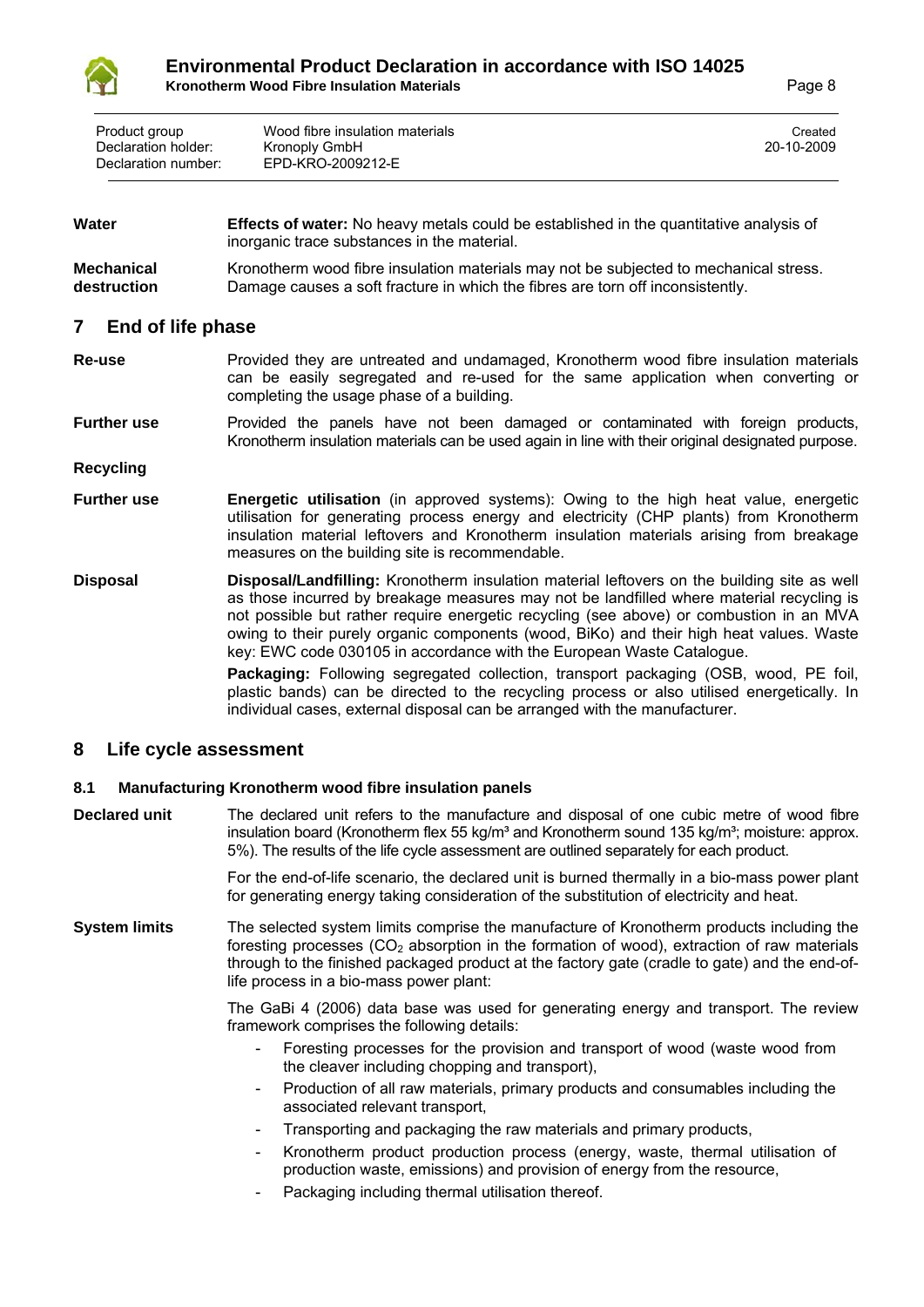

| Product group<br>Declaration holder:<br>Declaration number: | Wood fibre insulation materials<br>Kronoply GmbH<br>EPD-KRO-2009212-E                                                                                                                                                                                                                                                                                                                                                                                                                                                                                                                                                                                                                                                 | Created<br>20-10-2009 |
|-------------------------------------------------------------|-----------------------------------------------------------------------------------------------------------------------------------------------------------------------------------------------------------------------------------------------------------------------------------------------------------------------------------------------------------------------------------------------------------------------------------------------------------------------------------------------------------------------------------------------------------------------------------------------------------------------------------------------------------------------------------------------------------------------|-----------------------|
|                                                             | The products examined are exclusively produced in the German plant in Heiligengrabe.<br>The utilisation phase was not examined in this Declaration. As the end-of-life scenario, a<br>bio-mass power plant with energy recovery (credits in accordance with the substitution<br>approach) was assumed ("gate to grave"). The analysis framework starts at the gate to the<br>utilisation plant. In terms of output, it is assumed that the ash incurred is directed to a                                                                                                                                                                                                                                              |                       |
| <b>Cut-off criteria</b>                                     | landfill.<br>On the input side, at least all material flows integrated in the system and greater than 1 % of<br>its entire mass or contributing more than 1% to the primary energy consumption are taken<br>into consideration. On the output side, at least all material flows are recorded which leave<br>the system and whose environmental effects are greater than 1% of all effects in a category<br>taken into consideration. All input used as well as all process-specific waste and process<br>emissions have been analysed. Accordingly, the material flows with a mass share of less<br>than 1% are also recorded. The cut-off criteria are therefore complied with as per the IBU<br>guiding principles. |                       |
| <b>Transport</b>                                            | The relevant transports of raw materials and consumables used (wood, binding agents etc.)<br>were taken into consideration.                                                                                                                                                                                                                                                                                                                                                                                                                                                                                                                                                                                           |                       |
| <b>Assumptions and</b><br>estimates                         | On the basis of data recorded by Kronoply at the production sites, it can be assumed that<br>the products presented are representative for the Kronotherm panels tested.                                                                                                                                                                                                                                                                                                                                                                                                                                                                                                                                              |                       |
|                                                             | All leftovers incurred during production and final manufacturing (trimmings, cuttings and<br>milling leftovers) are directed to thermal utilisation in a separate power plant. External<br>thermally-utilised leftovers such as packaging material are also taken into consideration.<br>The credits from energy decoupling of the combustion plants are incorporated in the<br>analysis.                                                                                                                                                                                                                                                                                                                             |                       |
|                                                             | The end-of-life scenario was assumed as a bio-mass power plant and modelled in<br>accordance with the average panel composition for each product.                                                                                                                                                                                                                                                                                                                                                                                                                                                                                                                                                                     |                       |
| <b>Period under</b><br>review                               | The data used refers to the actual production processes of fiscal 2006 of the Kronoply plant<br>in D-16909 Heiligengrabe (Germany) where Kronoply wood fibre insulation materials are<br>manufactured. The volumes of raw materials, energy, consumables and fuels used have<br>been communicated as average annual values. The life cycle assessment was drawn up for<br>Germany as a reference area.                                                                                                                                                                                                                                                                                                                |                       |
| <b>Background data</b>                                      | "GaBi 4" – the software system for comprehensive analysis ( $/G$ aBi 2006/) – was used for<br>modelling the lifecycle for the manufacture and disposal of Kronotherm insulation panels. All<br>of the background data records of relevance for manufacturing and disposal were taken<br>from the GaBi 4 software data base. The upstream for the forest was analysed as per<br>"Schweinle 2001" and "Hasch 2002" in the Rüter and Albrecht update (2007).                                                                                                                                                                                                                                                             |                       |
|                                                             | Waste wood is taken into consideration from the waste wood dealer's gate, whereby a $CO2$<br>content of 1.851 kg $CO2$ per kg of wood dry weight and a primary energy content of 18.482<br>MJ per kg wood dry weight is taken into consideration. No upstream pollutants are taken<br>into consideration; chopping the waste wood and transporting it from the waste wood dealer<br>to the production site (25% wood moisture) are included in the analysis.                                                                                                                                                                                                                                                          |                       |
| Data quality                                                | The data for the products tested was initially recorded directly in the production facility in<br>Heiligengrabe, Germany. The most important input and output data was supplied by<br>Kronoply with the result that good data representativity can be assumed.<br>The majority of data for upstream chains originates from industrial sources and was<br>collected under consistent time- and method-based constraints. The process data and<br>background data used are consistent. Importance was attached to a high degree of<br>completeness when collating material and energy flows of environmental relevance. Data<br>was recorded by means of questionnaires.                                                |                       |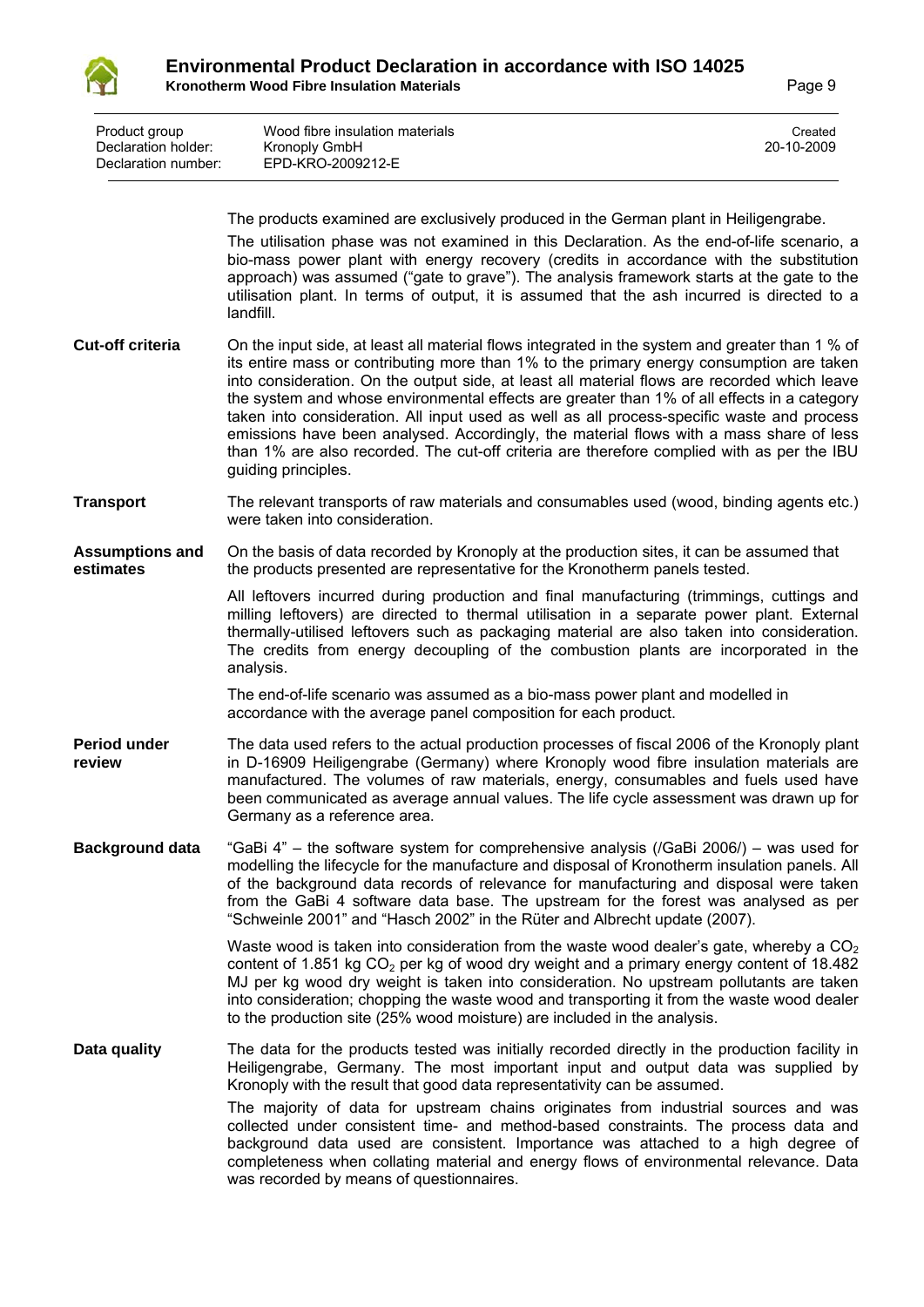

| Product group<br>Declaration holder:<br>Declaration number: | Wood fibre insulation materials<br>Kronoply GmbH<br>EPD-KRO-2009212-E | Created<br>20-10-2009 |
|-------------------------------------------------------------|-----------------------------------------------------------------------|-----------------------|
|                                                             |                                                                       |                       |

#### **Allocation** Allocation relates to the assignment of input and output flows for a life cycle assessment module to the product system tested (ISO 14040).

No allocations are necessary for the system of manufacturing the products under review as residual material is recycled energetically.

Allocation is necessary for the energy supply by the internal power plant at the production location. Allocation was performed in accordance with energy usage for the individual products.

The attribution of energy credits for electricity and thermal energy produced during incineration is based on the heat value of the input. The credit for thermal energy is calculated on the basis of "DE: Thermal energy from natural gas"; the credit for electricity is calculated from the German power mix. The emissions dependent on input (e.g.  $CO<sub>2</sub>$ , HCl, SO<sub>2</sub> or heavy metals) were calculated in line with the content composition of the ranges used. Emissions dependent on technology (e.g. CO) are added in terms of waste gas volume.

**Information on the usage phase** The usage phase and any possible extraordinary effects were not examined in the life cycle assessment. In system comparisons, lifecycle aspects must be taken into consideration depending on stress und load.

#### **8.2 Thermal utilisation of Kronotherm insulation panels**

**Selecting the disposal process** Thermal utilisation in a biomass power plant was assumed for all products for this Ecological Analysis and modelled in line with the insulation panel composition for individual products. The plant features SCNR flue-gas denitrification, dry sorption for desulphurisation and a fabric filter for particle cleaning. The fuel utilisation factor is 93%.

**Credits** The substitution approach is applied for generating energy. Electricity and heat as products generated are attributed the appropriate credits which would be incurred by saving fossil fuels and their emissions in the case of conventional energy generation (see Allocation above). DE: Electricity and DE: Thermal energy from natural gas (both GaBi 4, valid as at Nov. 2006) are substituted.

#### **8.3 Depicting the analyses and evaluations**

**Life cycle inventory analysis** The following section depicts the life cycle inventory analysis as regards primary energy consumption,  $CO<sub>2</sub>$  analysis and waste volumes.

**Primary energy** Table 5 depicts primary energy consumption (regenerative and non-regenerative, lower heat value H<sub>u</sub>) broken down into total, production and end of life of one cubic metre of wood fibre insulation panel Kronotherm sound and Kronotherm flex.

| wood fibre insulation material                        |                            |          |            |             |
|-------------------------------------------------------|----------------------------|----------|------------|-------------|
| KRONOTHERM sound panel product mix per m <sup>3</sup> |                            |          |            |             |
|                                                       | Unit per                   |          |            |             |
| Assessment factor                                     | m <sup>3</sup>             | Total    | Production | End of Life |
| Non-regenerative primary<br>energy                    | [MJ]                       | $-54.95$ | 3,636      | $-3,691$    |
| Regenerative primary energy                           | [MJ]                       | 3,149    | 3,190      | $-40.91$    |
| KRONOTHERM flex panel product mix per m <sup>3</sup>  |                            |          |            |             |
| Assessment factor                                     | Unit per<br>m <sup>3</sup> | Total    | Production | End of Life |
| Non-regenerative primary<br>energy                    | [MJ]                       | 3.15     | 918        | $-915$      |
| Regenerative primary energy                           | [MJ]                       | 970      | 980        | $-10.16$    |

#### **Table 5: Primary energy consumption for the manufacture of 1 cubic metre of wood fibre insulation material**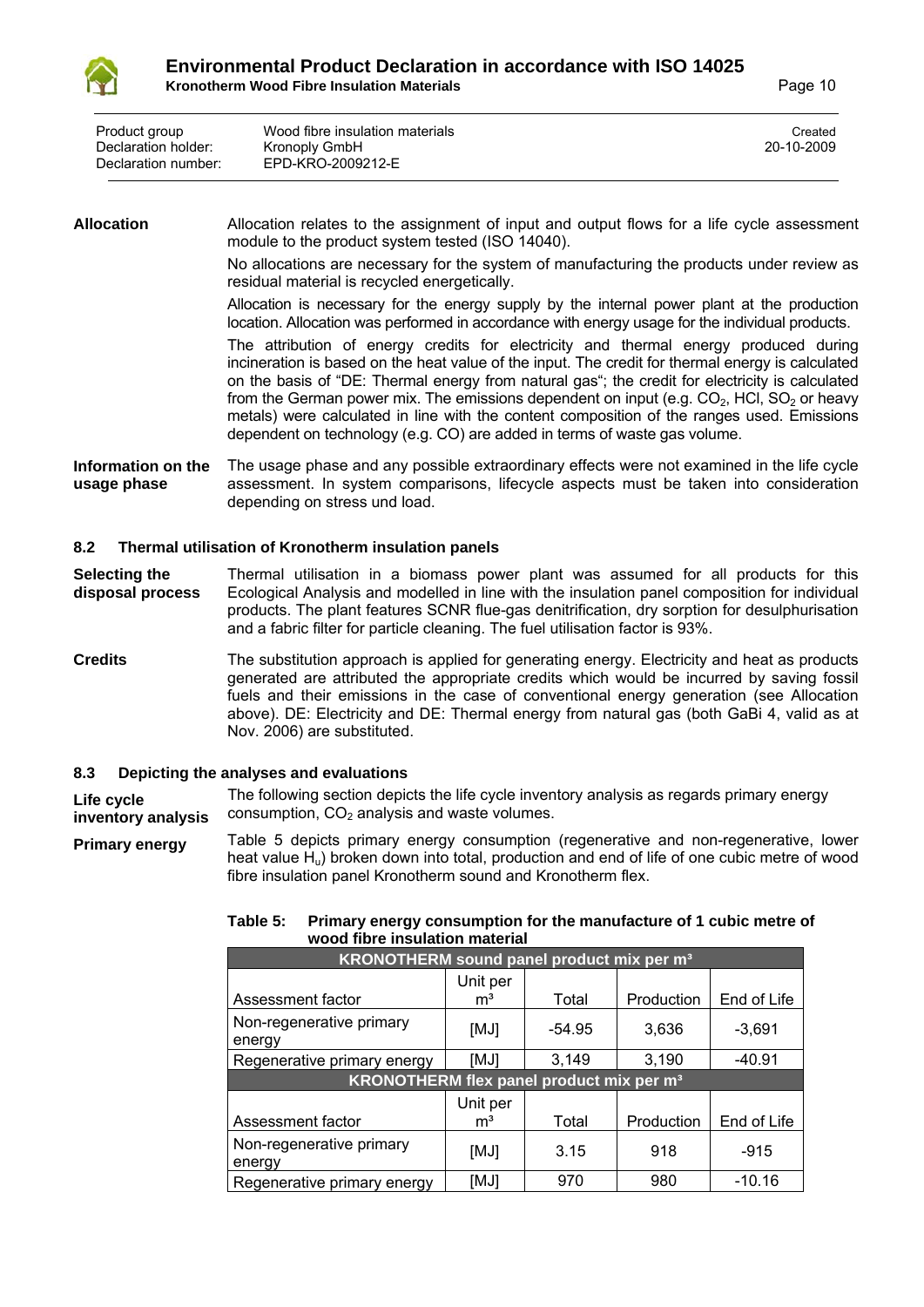

| Product group       | Wood fibre insulation materials | Created    |
|---------------------|---------------------------------|------------|
| Declaration holder: | Kronoply GmbH                   | 20-10-2009 |
| Declaration number: | EPD-KRO-2009212-E               |            |

Consumption of non-regenerative energy for the manufacture of insulation panels accounts for approx. 918-3,636 MJ per  $m<sup>3</sup>$  (depending on the panel type indicated in Table 5), whereby production accounts for approx. 30-45.5%, provision of raw materials accounts for 49.1-68.5%, transport accounts for 0.8-1.3% and packaging accounts for 1.1-4.4%.

980-3,190 MJ of regenerative energies (99.5% solar energy stored in the biomass and 0.5% wind and water power) are also used for manufacturing one cubic metre of insulation panel.

Closer inspection of the composition of regenerative primary energy consumption indicates that the energy stored in the insulation panel product primarily in the renewable raw materials within the throes of the photosynthesis process stays until its end of life. 1 cubic metre of finished insulation panel has a lower heat value of approx.  $3,066$  MJ/m<sup>3</sup> for Kronotherm sound and 763 MJ/m<sup>3</sup> for Kronotherm flex.

Closer analysis of the non-regenerative energy requirements for the manufacture of a cubic metre of insulation board (Fig. 1) indicates that the essential primary energy carrier is natural gas accounting for approx. 45-58% of the primary energy used, followed by crude oil (32-45%). The rest is accounted for by pit coal and brown coal deposits as well as uranium (power mix in the upstream energy supply).



#### **Fig. 1: Distribution of non-regenerative energy consumption by energy carrier in the manufacture of 1 m³ of wood fibre insulation panel, type Kronotherm sound and flex, in %.**

Fig. 2 further depicts the non-regenerative energy consumption of the manufacturing chain. Natural gas is primarily used as a non-regenerative energy carrier at the production location. Production waste and biomass are still used in the energy supply used in the company's own power plant for the production of electricity and thermal energy. Thermal utilisation of packaging is modelled as average waste incineration in Germany with steam conversion and electricity production. This gives rise to electricity credits by substituting electricity in the public network in line with the German power mix and a steam credit in accordance with average production of steam from natural gas in Germany for thermal utilisation of packaging.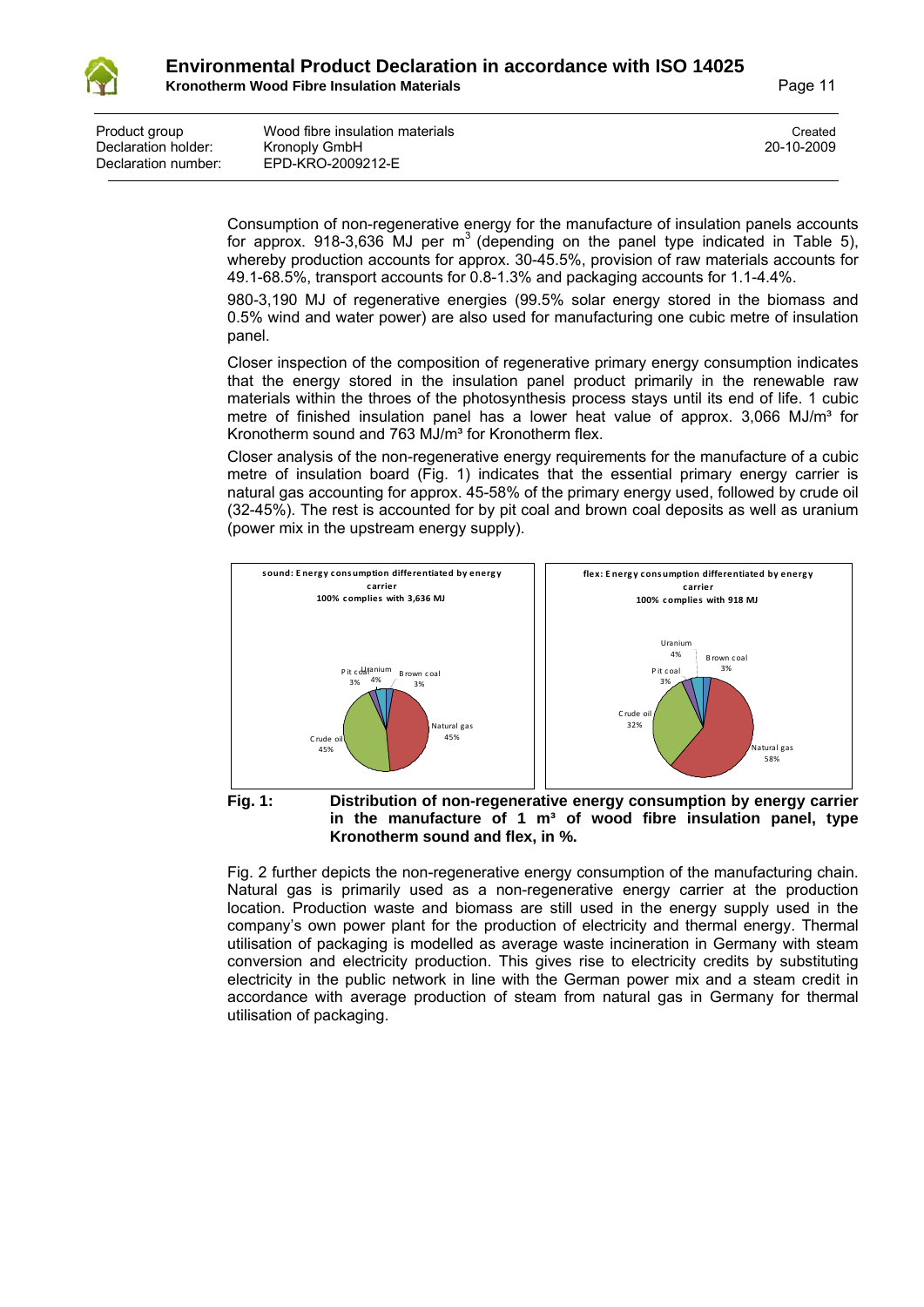

| Product group       | Wood fibre insulation materials | Created    |
|---------------------|---------------------------------|------------|
| Declaration holder: | Kronoply GmbH                   | 20-10-2009 |
| Declaration number: | EPD-KRO-2009212-E               |            |



## **manufacture of one cubic metre of wood fibre insulation panel, type Kronotherm sound and flex, in MJ COL = End of Life)**

Taking consideration of manufacturing and End of Life (combustion of the insulation panel in a biomass power plant) gives rise to an energy credit following substitution of electricity and steam (credit for the German power mix and steam from natural gas) of 915-3.691 MJ non-regenerative energy carrier per  $m<sup>3</sup>$  of insulation panel, depending on the panel type (Fig. 3, Combustion credit for each panel type). This reduces the use of non-regenerative primary energy when offsetting manufacture and incineration, whereby the regenerative energy stored in the product is used.

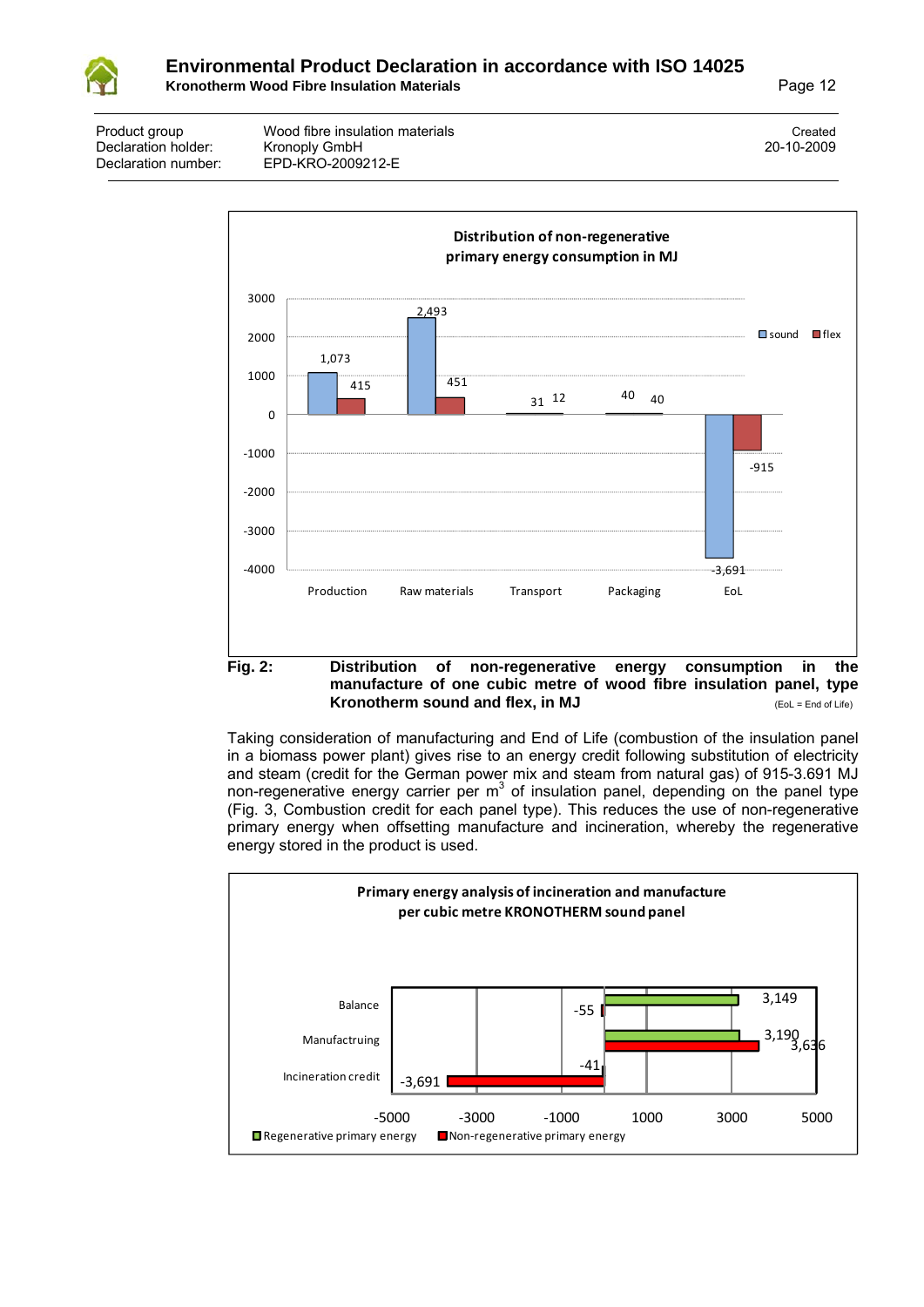

Product group Created Wood fibre insulation materials Created Created Created Created Declaration number: EPD-KRO-2009212-E

Declaration holder: Kronoply GmbH 20-10-2009





#### **CO<sub>2</sub> analysis** Fig. 4 below depicts the CO<sub>2</sub> analysis for each panel type.



Fig. 4: CO<sub>2</sub> analysis of the manufacture of 1 m<sup>3</sup> insulation panel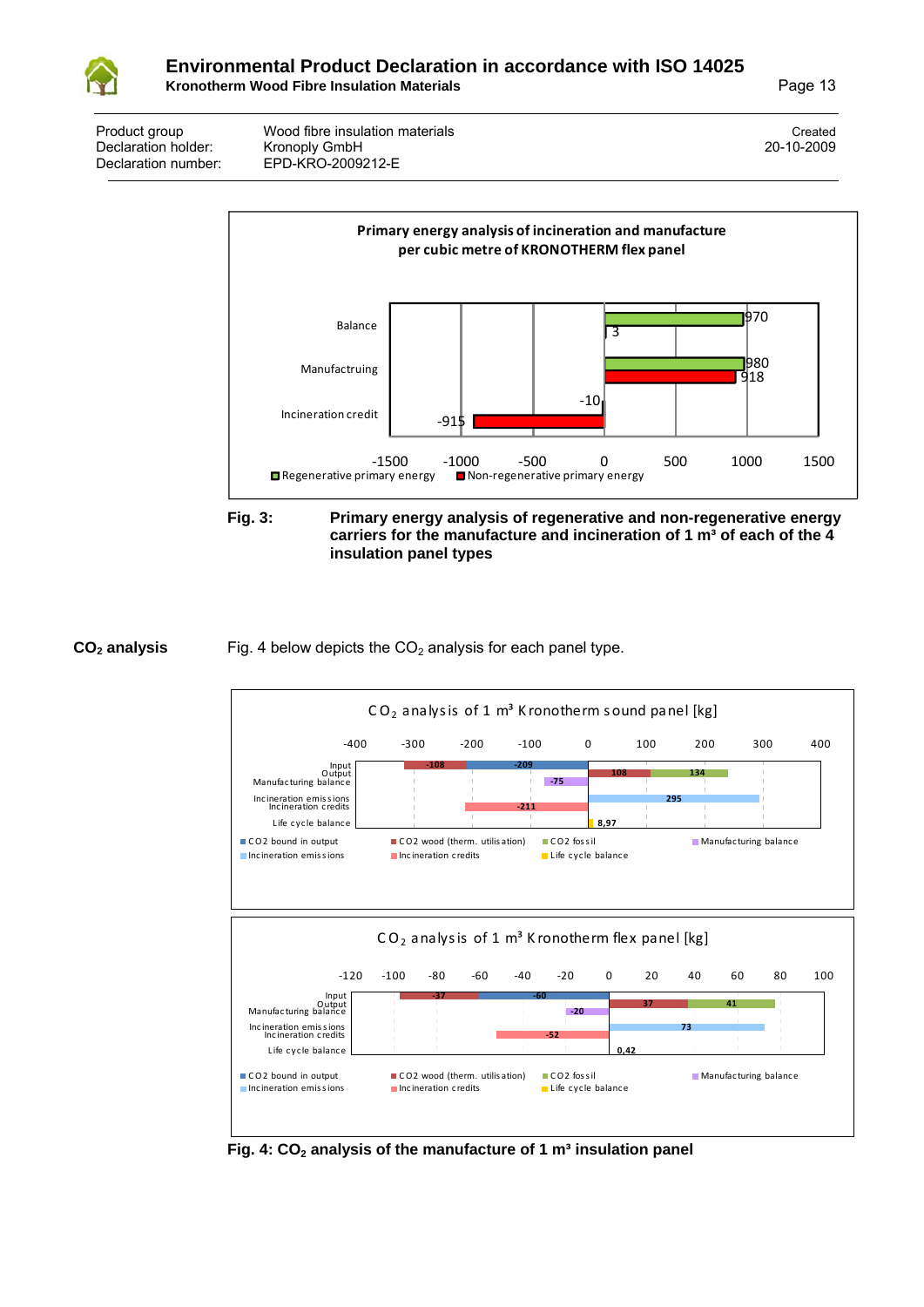

| Declaration holder:<br>Kronoply GmbH<br>EPD-KRO-2009212-E<br>Declaration number: | Product group | Wood fibre insulation materials | Created<br>20-10-2009 |
|----------------------------------------------------------------------------------|---------------|---------------------------------|-----------------------|
|----------------------------------------------------------------------------------|---------------|---------------------------------|-----------------------|

The  $CO<sub>2</sub>$  analysis in Fig. 4 indicates that the manufacture of one cubic metre each of Kronotherm sound/flex causes approx.  $242/78$  kg of  $CO<sub>2</sub>$  emissions, of which approx. 108/37 kg of  $CO<sub>2</sub>$  come from direct thermal utilisation of wood and 134/41 kg of  $CO<sub>2</sub>$  is attributable to fossil emissions from production and upstream processes. On the other hand, a total of 317/97 kg of  $CO<sub>2</sub>$  are stored from the air via photosynthesis in the wood following the manufacture of each cubic metre of insulation panel over the course of tree growth, of which 209/60 kg of  $CO<sub>2</sub>$  remains bound in the wood per cubic metre over the utilisation period. The  $CO<sub>2</sub>$  stored in the insulation panel is not released until the end of the life cycle, e.g. during thermal utilisation of the insulation panel. If  $CO<sub>2</sub>$  absorption (Input) is offset against  $CO<sub>2</sub>$  emissions (Output) in manufacturing, the result is a balance of -75/-20 kg of stored  $CO<sub>2</sub>$  per m<sup>3</sup> of insulation panel for the manufacturing phase (Manufacturing) by means of binding in the product and substitution of non-regenerative energy carriers. Combined with the emissions and credits associated with incineration, this gives rise to a balance for the entire lifecycle of 8.97/0.42 kg  $CO<sub>2</sub>$  per m<sup>3</sup> of insulation panel (Lifecycle).

**Waste** An analysis of waste volumes for the manufacture of 1 m<sup>3</sup> insulation panel is depicted separately for the three segments: mining waste / excavation waste (including ore treatment residue), municipal solid waste (including domestic waste and commercial waste) and special waste including radioactive waste (Table 6). Mining waste forms by far the most significant quantitative share, followed by special waste and municipal solid waste.

| Waste [kg / m <sup>3</sup> sound panel] |                                        |                    |              |  |  |
|-----------------------------------------|----------------------------------------|--------------------|--------------|--|--|
| <b>Assessment factor</b>                | <b>Manufacture</b>                     | <b>End of Life</b> | <b>Total</b> |  |  |
| Landfilling / Excavated waste           | 134.76                                 | $-291.29$          | $-156.53$    |  |  |
| Municipal solid waste                   | 0.00                                   | 0.00               | 0.00         |  |  |
| Special waste                           | 0.60                                   | $-0.11$            | 0.48         |  |  |
| of which radioactive waste              | 0.05                                   | $-0.11$            | $-0.06$      |  |  |
|                                         | Waste [kg / m <sup>3</sup> flex panel] |                    |              |  |  |
| <b>Assessment factor</b>                | <b>Manufacture</b>                     | <b>End of Life</b> | <b>Total</b> |  |  |
| Landfilling / Excavated waste           | 117.90                                 | $-72.51$           | 45.39        |  |  |
| Municipal solid waste                   | 0.00                                   | 0.00               | 0.00         |  |  |
| Special waste                           | 0.39                                   | $-0.03$            | 0.36         |  |  |
| of which radioactive waste              | 0.01                                   | $-0.03$            | $-0.02$      |  |  |

**Table 6: Waste volume in the manufacture and incineration (End of Life) of 1 m³ insulation board**

As far as **excavated waste** is concerned, mining waste accounts for the most significant quantitative factor in manufacturing with over 95%, followed by ore treatment residue deposits, building rubble, excavated earth, ash etc. with a total share of around 5%. Mining waste is incurred in particular in the extraction of mineral raw materials and coal in the provision of raw materials and energy carriers. Incineration of the insulation panel at the end of the lifecycle substitutes waste (excavated waste) in the provision of energy to an extent of approx. 72-291 kg per  $m^3$  of insulation panel.

Essential influential factors within the **municipal solid waste** segment are unspecific waste (20-90%) for Kronotherm sound and Kronotherm flex and around 70% commercial waste similar to domestic waste for Kronotherm sound.

**Special waste** is essentially sludge (0-44%) and special waste stored underground (52- 92%).

**Estimated impact** Table 7 below depicts the absolute contributions by manufacturing and incineration of 1 m<sup>3</sup> insulation panel to the Greenhouse Warming Potential (GWP 100), Ozone Depletion Potential (ODP), Acid Potential (AP), Eutrification Potential (EP) and Photochemical Ozone Creation Potential (summer smog potential POCP) effect categories. The regenerative primary energy (PE reg.) and non-regenerative primary energy (PE ne) factors are also outlined.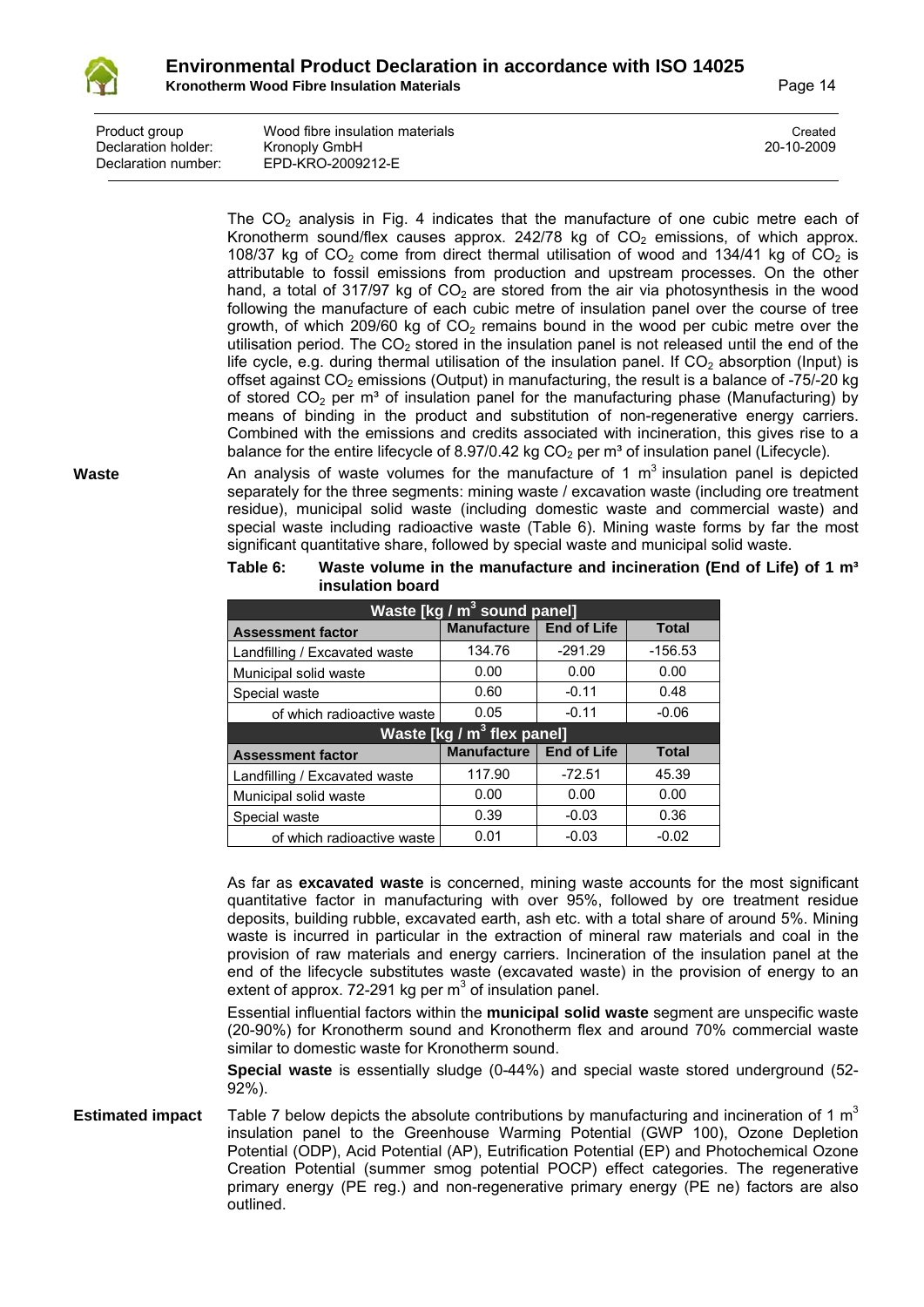

| Product group       | Wood fibre insulation materials | Created    |
|---------------------|---------------------------------|------------|
| Declaration holder: | Kronoply GmbH                   | 20-10-2009 |
| Declaration number: | EPD-KRO-2009212-E               |            |

#### **Table 11: Contributions by manufacturing and end of life per cubic metre of insulation panel to the effect categories under review**

|                         | PE ne      | PE reg.   | <b>GWP 100</b>               | <b>ODP</b>       | <b>AP</b>                      | <b>EP</b>                    | <b>POCP</b>                               |
|-------------------------|------------|-----------|------------------------------|------------------|--------------------------------|------------------------------|-------------------------------------------|
| Unit                    | MJ.        | <b>MJ</b> | kg CO <sub>2</sub><br>equiv. | kg R11<br>equiv. | $kg$ SO <sub>2</sub><br>equiv. | kg PO <sub>4</sub><br>equiv. | kgC <sub>2</sub> H <sub>4</sub><br>equiv. |
| <b>KRONOTHERM sound</b> |            |           |                              |                  |                                |                              |                                           |
| <b>Manufacture</b>      | 3,636.3    | 3,189.6   | $-62.8$                      | 4.23E-06         | 4.11E-01                       | 5.08E-02                     | 5.07E-02                                  |
| End of life             | $-3,691.3$ | $-40.9$   | 70.5                         | $-8.59E-06$      | $-1.46E - 02$                  | $-2.25E-02$                  | $-1.78E - 02$                             |
| <b>Total</b>            | $-55.0$    | 3.148.7   | 7.8                          | $-4.36E-06$      | 2.65E-01                       | 2.83E-02                     | 3.92E-02                                  |
| <b>KRONOTHERM flex</b>  |            |           |                              |                  |                                |                              |                                           |
| <b>Manufacture</b>      | 918.2      | 980.2     | $-15.9$                      | 1.03E-06         | 1.55E-01                       | 1.71E-02                     | 1.42E-02                                  |
| End of life             | $-915.1$   | $-10.2$   | 16.8                         | $-2.13E-06$      | $-2.50E-02$                    | $-4.07E-03$                  | $-4.02E-03$                               |
| Total                   | 3.1        | 970.0     | 0.9                          | $-1.10E-06$      | 1.30E-01                       | 1.30E-02                     | 1.02E-02                                  |

If the **system limit manufacturing including the end of life** in a biomass plant is taken into consideration, the significance of the type of utilisation and/or disposal over the entire lifecycle becomes apparent from an environmental aspect. The additional emissions incurred as a result and/or any associated substitution effects in the energy supply system are depicted graphically for the four different panel types in Fig. 5.



**Fig. 5: Process shares in the effect categories – system limit plant gate and incineration of the insulation panel at the end of life**

The end of life depicted arises by offsetting the emissions produced in the incineration process against the emissions avoided for generating electricity and steam. This involves the difference between the emissions of insulation panel incineration and the emissions avoided as a result in average German energy generation (credits). These increased emissions arise in the incineration of the insulation panel in the biomass power plant assumed. If the insulation panel is incinerated in more efficient plants, these increased emissions can be reduced by additional energetic substitution effects. If incineration is performed in less efficient plants, the share of the end of life process in overall emissions increases accordingly.

The **Global Warming Potential** is dominated by carbon dioxide in manufacturing. For each cubic metre of insulation panel,  $60-209$  kg of  $CO<sub>2</sub>$  (depending on the panel type analysed) are integrated in the insulation panel and another  $37-177$  kg of  $CO<sub>2</sub>$  are integrated in the biomass used for energy recovery. This  $CO<sub>2</sub>$  integration in the tree growth phase is offset by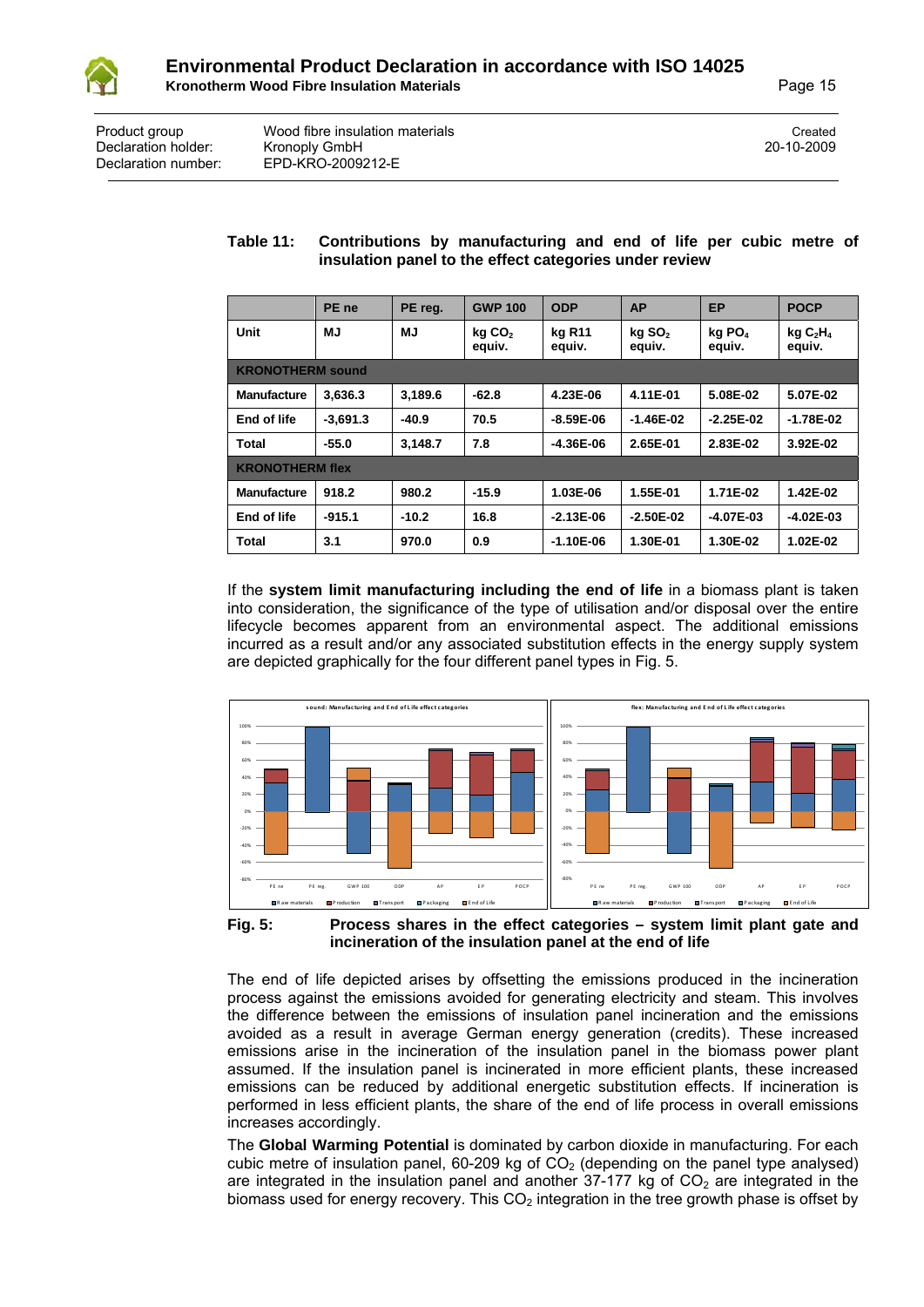

| Product group       | Wood fibre insulation materials | Created    |
|---------------------|---------------------------------|------------|
| Declaration holder: | Kronoply GmbH                   | 20-10-2009 |
| Declaration number: | EPD-KRO-2009212-E               |            |

 $CO<sub>2</sub>$  emissions in the provision of raw materials, production, transport and packaging. Around 95% of the emissions are carbon dioxide, approx. 4% are VOC emissions, especially methane and nitrous oxide. With the plant gate system limit, this gives rise to a Global Warming Potential of -62.8/-15.9 kg of  $CO<sub>2</sub>$  equivalent for Kronotherm sound/flex. At the End of Life, a balance from the credits and greenhouse gases emitted gives rise to a value of 70.5/16.8 kg of  $CO<sub>2</sub>$  equivalent for Kronotherm sound/flex. Over the product lifecycle taking consideration of the End of Life, this gives rise to a Global Warming Potential of  $7.8/0.9$  kg of  $CO<sub>2</sub>$  equivalent for Kronotherm sound/flex.

The provision of raw materials (approx. 90-95.5%) represents the primary contribution to the **Ozone Depletion Potential** during the production phase. For each m<sup>3</sup> of Kronotherm sound/flex insulation panel, a total Ozone Depletion Potential of 4.23E-06/1.03E-06 kg of R11 equiv. is incurred in production. The substitution of electricity at End of Life, which is higher than production emissions, causes a negative Ozone Depletion Potential value of approx. 4.36E-06/1.01E-06 kg of R11 equiv. in the system as a whole.

The provision of raw materials (around 42-47%) and production (around 48-53%) in particular contribute towards the **Acidification Potential**. Per m<sup>3</sup> of Kronotherm sound/flex,  $0.411/0.155$  kg of  $SO<sub>2</sub>$  equivalent are emitted during the production phase. The Acidification Potential is lowered by substitution effects at the End of Life. This gives rise to an Acidification Potential in the system under review of approx.  $0.265/0.130$  kg of  $SO<sub>2</sub>$ equivalent per cubic metre of Kronotherm sound.

The provision of raw materials (26-28%) and production (about 67%) to the plant gate system limit are the most significant contributing factors in terms of the **Eutrophication Potential**. In manufacturing, the Eutrophication Potential accounts for 0.0508/0.0171 kg of phosphate equivalent. The EoL increases the Eutrophication Potential taking consideration of the substitution effects of incineration to another 0.0283/0.0130 kg of phosphate equivalent.

The provision of raw materials contributes approx. 45-60% and production contributes 35- 45% to the **Photochemical Oxone Creation Potential (near-ground ozone formation)**. Overall, the POCP within the plant gate system limit accounts for an ethene equivalent of 0.051/0.143 kg. The EoL reduces the POCP by means of energy substitution to 0.033/0.010 kg of ethene equivalent.

## **9 Requisite evidence**

#### **9.1 Formaldehyde Measuring agency:** HFB Engineering GmbH, Prüfstelle für Baustoffe und Bauelemente, Leipzig, Germany

**Test reports, date:** 31100 1737 / 1/ 08 and 31100 1737 / 2/ 08 on 12.8.2008

**Result:** The formaldehyde content was examined using the Perforator Method in accordance with DIN EN 120. The results are clearly below the limit value of 8.0 mg HCHO/100g atro panel (at 6.5% material moisture) in accordance with DIBt Guideline 100 in line with the Chemical Restriction Regulation, Annexe to § 1, section 3 in combination with the publication by the BGA in the Public Health Gazette in October 1991 on "Test procedures for wood materials". The average results for Kronotherm flex wood fibre insulation panels with a nominal thickness of 100 mm are 0.34 mg HCHO/100g and 0.32 mg for Kronotherm hardboard in accordance with DIN EN 120 (average values of double determination).

- **9.2 MDI MDI** is not used in the production of Kronotherm products and is therefore not documented.
- **9.3 Testing pre-**No waste wood is used for Kronotherm wood fibre insulation materials.
- **treatment of substances used**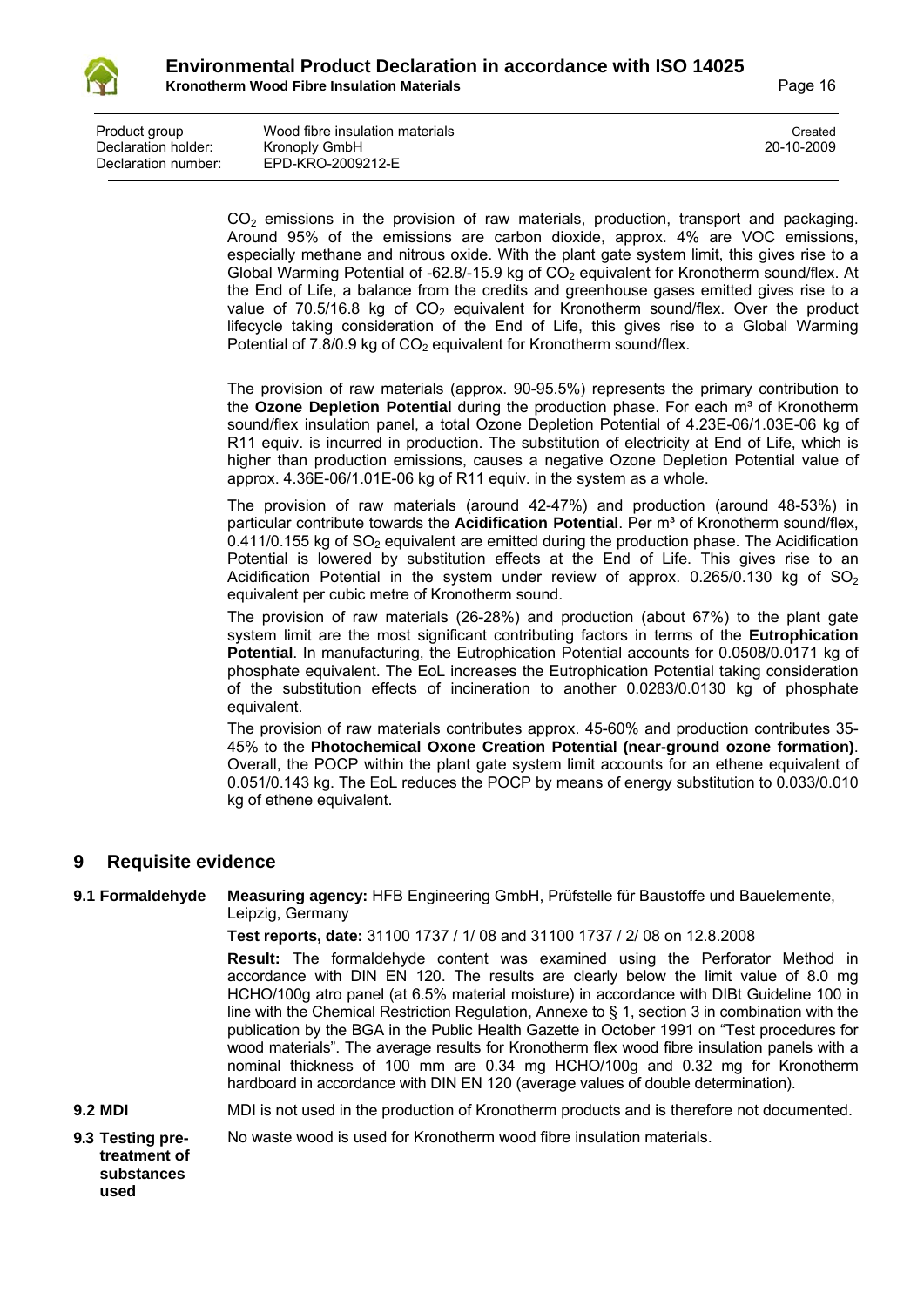

| Product group       | Wood fibre insulation materials | Created    |
|---------------------|---------------------------------|------------|
| Declaration holder: | Kronoply GmbH                   | 20-10-2009 |
| Declaration number: | EPD-KRO-2009212-E               |            |

#### **9.4 Eluate analysis Measuring agency:** Elektro-Physik Aachen GmbH **Test report:** 7002/2009 dated 27.5.2009 and 7007/2009 dated 5.8.2009 **Result:** "Kronotherm flex" and "Kronotherm sound" were tested. The parameters were determined in accordance with the "Waste Wood Act 08/2002". The requirements of the Waste Wood Act are complied with for all of the parameters. **9.5 Toxicity of fire gases Measuring agency:** Elektro-Physik Aachen GmbH **Test report:** 12/2009 dated 14.05.09 **Result:** "Kronotherm flex" was tested. The results in accordance with DIN 53 436 indicate that no chlorine or sulphur compounds could be verified unlike  $CO$ ,  $CO<sub>2</sub>$ , hydrogen cyanide and COHb. The gaseous emissions released under the selected test conditions do not

comply with the emissions released by wood under the same conditions.

#### **Measuring agency:** Elektro-Physik Aachen GmbH

#### **Test report:** 23/2009 dated 28.07.09

**Result:** "Kronotherm sound" was tested. The results in accordance with DIN 53 436 indicate that no chlorine or sulphur compounds could be verified. The concentration of hydrocyanic acid complies with the concentration emitted by wood under the same conditions. The gaseous emissions released under the selected test conditions largely comply with the emissions released by wood under the same conditions.

- **9.6 VOC** Volatile organic compounds (VOC) can be indicated as an option where validity is shorter (1 year).
- **9.7 PCP / Lindan Measuring agency:** WKI Fraunhofer Wilhelm-Klauditz-Institut, Prüf-, Überwachungs- und Zertifizierungsstelle, Braunschweig, Germany

**Test report:** B 3196 / 2008, 25.8. – 28.8.2008 [as per PA-C-12:2006-02 "Determining penta-chlorphenol (PCP) and γ-hexachlorocyclohexane (Lindan) in wood and wood materials"]

**Result:** After extraction of the substances contained, the solutions were derivatised, reprocessed and subjected to a gas chromatography analysis. The PCP and Lindan values are below the limit of detection of 0.1 mg/kg.

#### **10 PCR document and examination**

This Declaration is based on the "Wooden materials" PCR document, version dated January 2009.

| Review of the PCR document by the Expert Committee.                                                    |  |  |  |  |
|--------------------------------------------------------------------------------------------------------|--|--|--|--|
| Chairman of the Expert Committee: Prof. Dr.-Ing. Hans-Wolf Reinhardt (University of<br>Stuttgart, IWB) |  |  |  |  |
| Independent examination of the Declaration in accordance with ISO 14025:                               |  |  |  |  |
| $\mathbf{X}$ external<br>internal                                                                      |  |  |  |  |
| Validation of the Declaration: Dr. Frank Werner                                                        |  |  |  |  |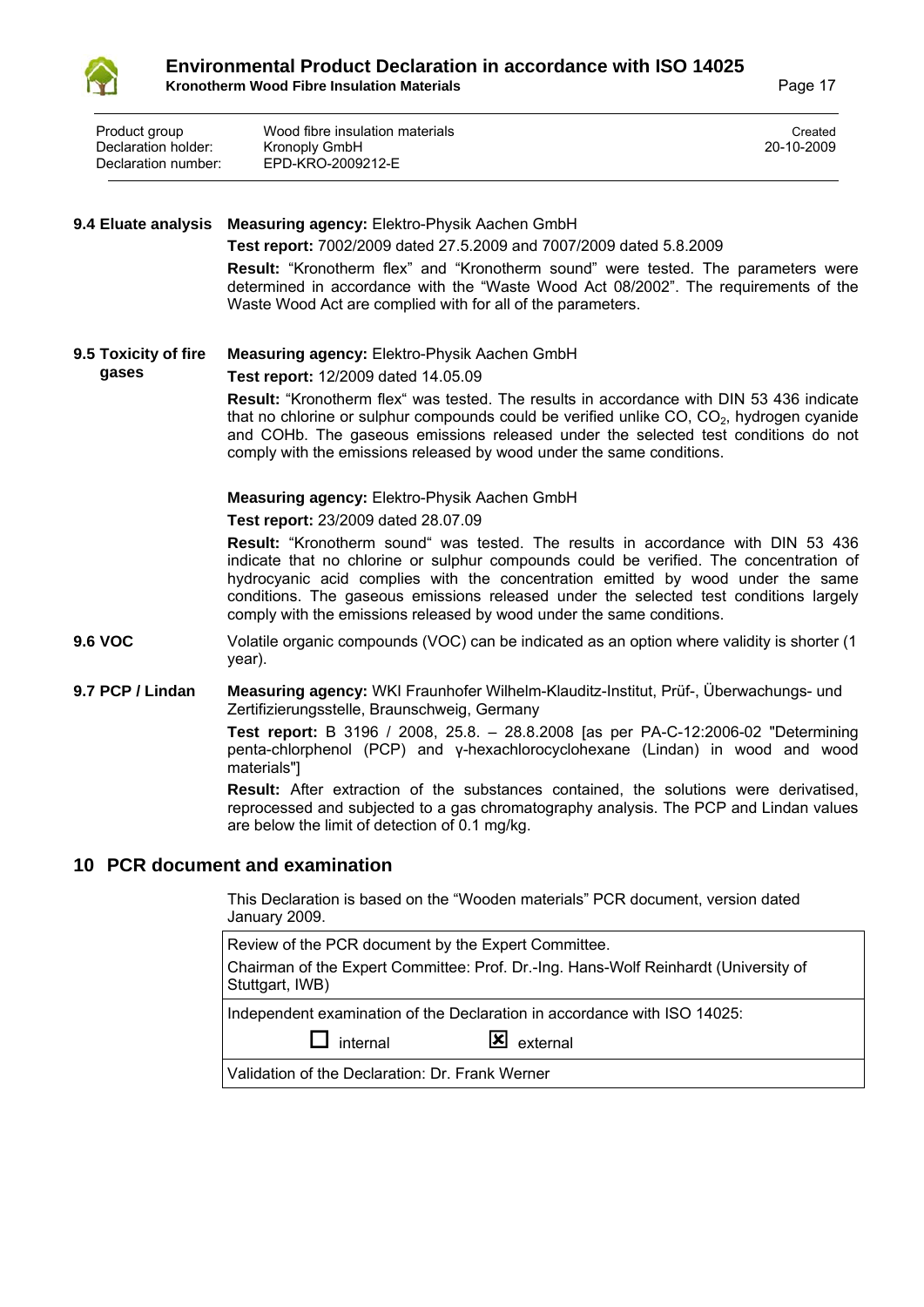

| Product group       | Wood fibre insulation materials | Created    |
|---------------------|---------------------------------|------------|
| Declaration holder: | Kronoply GmbH                   | 20-10-2009 |
| Declaration number: | EPD-KRO-2009212-E               |            |

## **11 Literature**

| /Hasch 2002/                        | J. Hasch: Ökologische Betrachtungen von Holzspan- und Holzfaserplatten (Ecological<br>Analysis of Chipboard and Wood Fibreboard). Thesis, Hamburg, 2002 - revised in 2007:<br>Rueter, S. (BFH HAMBURG; Wood Technology), Albrecht, S. (Uni Stuttgart, GaBi)                                                                   |
|-------------------------------------|-------------------------------------------------------------------------------------------------------------------------------------------------------------------------------------------------------------------------------------------------------------------------------------------------------------------------------|
| /Schweinle 2001/                    | J. Schweinle and C. Thoroe: Vergleichende Ökobilanzierung der Rundholzproduktion in<br>verschiedenen Forstbetrieben (Comparable life cycle assessment of roundwood production<br>in various forestries). Information supplied by the German Research Institute for Forestry<br>and the Wood industry, Hamburg. no. 204, 2001. |
| /GaBi 2006/                         | GaBi 4: Software and data base for comprehensive analysis. PE INTERNATIONAL GmbH,<br>Leinfelden-Echterdingen, 2006.                                                                                                                                                                                                           |
| STANDARDS AND<br><b>LEGISLATION</b> |                                                                                                                                                                                                                                                                                                                               |
| <b>ISO 14025</b>                    | ISO 14025: 2007-10, Environmental labels and declarations - Type III environmental<br>declarations - Principles and procedures (ISO 14025:2006); German and English versions                                                                                                                                                  |
| <b>DIN EN ISO 14040</b>             | DIN EN ISO 14040:2006-10, Environmental management - Life cycle assessment -<br>Principles and framework (ISO 14040:2006); German and English versions EN ISO<br>14040:2006                                                                                                                                                   |
| <b>DIN EN ISO 14041</b>             | DIN EN ISO 14044:2006-10, Environmental management - Life cycle assessment -<br>Principles and framework (ISO 14044:2006); German and English versions EN ISO<br>14044:2006                                                                                                                                                   |
| <b>DIN EN ISO 14044</b>             | DIN EN ISO 14044:2006-10, Environmental management - Life cycle assessment -<br>Requirements and guidelines (ISO 14044:2006); German and English versions EN ISO<br>14044:2006                                                                                                                                                |
| <b>DIN EN ISO 9001</b>              | DIN EN ISO 9001:2008-12, Quality management systems - Requirements (ISO 9001:2008);<br>trilingual version EN ISO 9001:2008                                                                                                                                                                                                    |
| <b>DIN EN 13171</b>                 | DIN EN 13171:2009-02, Thermal insulating products for buildings - Factory-made wood<br>fibre (WF) products - Specification; German version EN 13171:2008                                                                                                                                                                      |
| <b>DIN EN ISO 140-8</b>             | DIN EN ISO 140-8:1998-03, Acoustics - Measurement of sound insulation in buildings and<br>of building elements – Part 8: Measurements of the reduction of transmitted impact noise by<br>floor coverings on a heavyweight standard floor.                                                                                     |
| <b>DIN EN 1602</b>                  | DIN EN 1602:1997-01, Thermal insulating products for building applications -<br>Determination of the apparent density; German version EN 1602:1996                                                                                                                                                                            |
| <b>DIN EN 12667</b>                 | DIN EN 12667:2001-05, Thermal performance of buildings materials and products -<br>Determination of thermal resistance by means of guarded hot plate and heat flow meter<br>methods - Products of high and medium thermal resistance; German version EN<br>12667:2001                                                         |
| <b>DIN EN ISO 10456</b>             | DIN EN ISO 10456:2008-04, Building materials and products - Hygrothermal properties -<br>tabulated design values and procedures for determining declared and design thermal<br>values (ISO 10456:2007); German version EN ISO 10456:2007                                                                                      |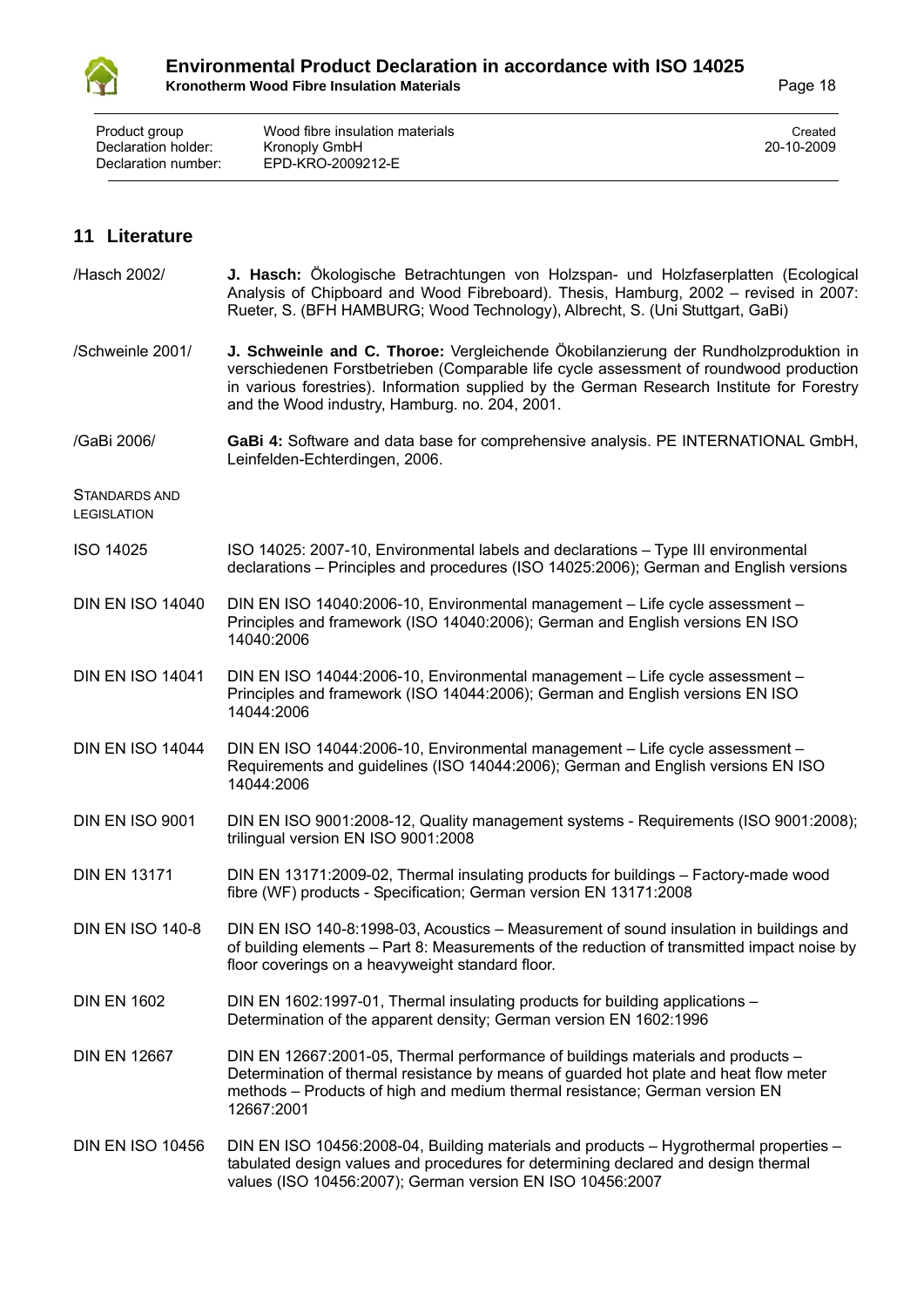

## **Environmental Product Declaration in accordance with ISO 14025 Kronotherm Wood Fibre Insulation Materials <b>Constanting Constanting Constanting Constanting Constanting Constanting Constanting Page 19**

| Product group<br>Declaration holder:<br>Declaration number: | Wood fibre insulation materials<br><b>Kronoply GmbH</b><br>EPD-KRO-2009212-E                                                                                                                      | Created<br>20-10-2009 |
|-------------------------------------------------------------|---------------------------------------------------------------------------------------------------------------------------------------------------------------------------------------------------|-----------------------|
| <b>DIN EN 826</b>                                           | DIN EN 826:1996-05, Thermal insulating products for building applications – Determination<br>of compression behaviour; German version EN 826:1996                                                 |                       |
| DIN 4102-1                                                  | DIN 4102-1:1998-05, Fire behaviour of building materials and building components - Part 1:<br>Building materials: concepts, requirements and tests                                                |                       |
| DIN V 4108-4                                                | DIN V 4108-4: 2007-04, Thermal insulation and energy economy in buildings – Part 4:<br>Hygrothermal design values                                                                                 |                       |
| DIN 4108-10                                                 | DIN 4108-10:2008-06, Thermal insulation and energy economy in buildings - Part 10:<br>Application-related requirements for thermal insulation materials-factory-made products                     |                       |
| <b>DIN EN 13501-1</b>                                       | DIN EN 13501-1:2007-05, Fire classification of construction products and building elements<br>- Part 1: Classification using data from reaction to fire tests; German version EN 13501-<br>1:2007 |                       |
| BAZ Z-23.15-1581                                            | Wood fibre (WF) thermal insulation elements in accordance with DIN EN 13171:2001-10 as<br>per list in Annex 1                                                                                     |                       |